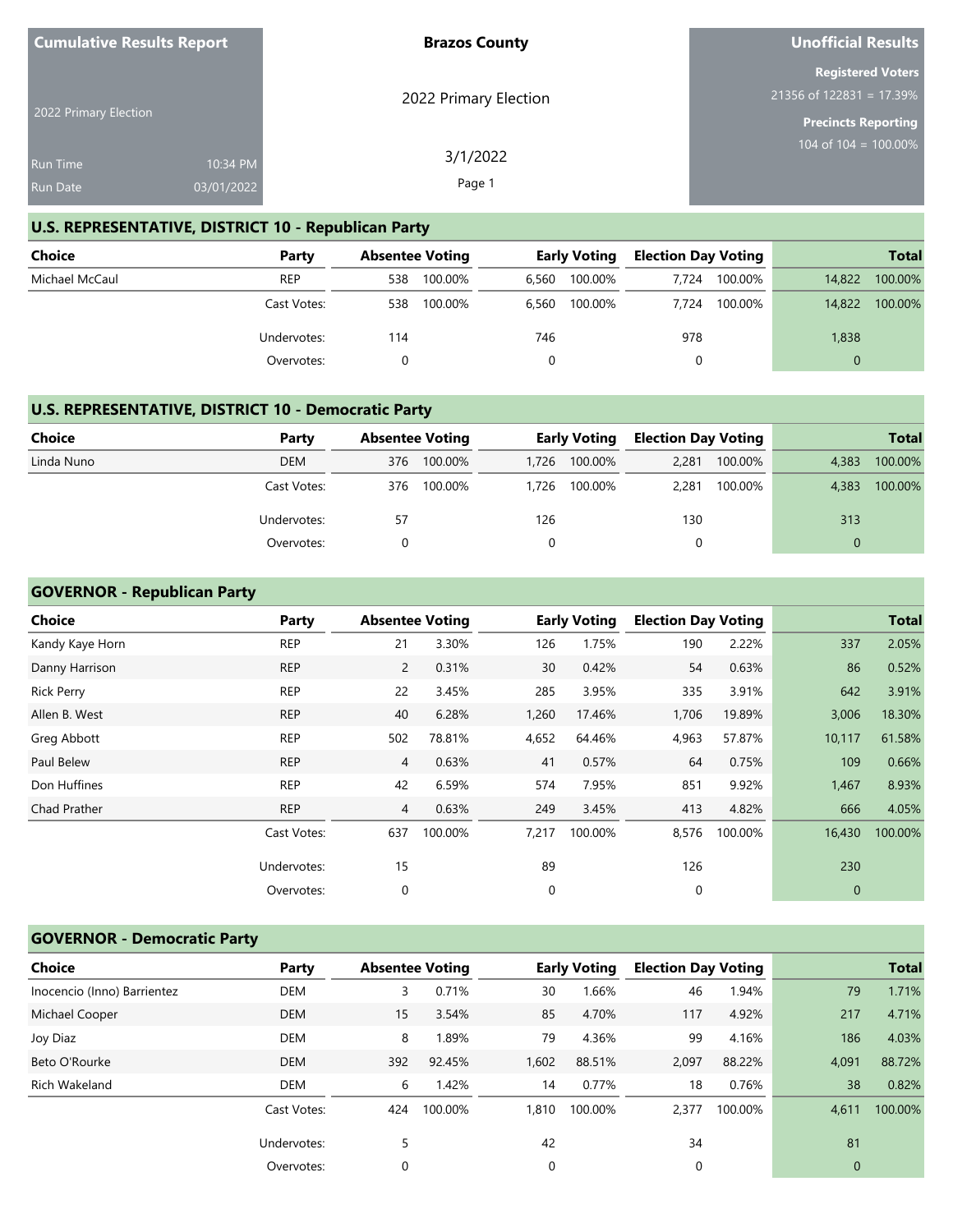| <b>Cumulative Results Report</b> |            | <b>Brazos County</b>  | <b>Unofficial Results</b>                              |
|----------------------------------|------------|-----------------------|--------------------------------------------------------|
|                                  |            |                       | <b>Registered Voters</b><br>$21356$ of 122831 = 17.39% |
| 2022 Primary Election            |            | 2022 Primary Election | <b>Precincts Reporting</b>                             |
| <b>Run Time</b>                  | 10:34 PM   | 3/1/2022              | 104 of 104 = $100.00\%$                                |
| <b>Run Date</b>                  | 03/01/2022 | Page 2                |                                                        |

# **LIEUTENANT GOVERNOR - Republican Party**

| <b>Choice</b>   | Party       | <b>Absentee Voting</b> |         |       | <b>Early Voting</b> | <b>Election Day Voting</b> |         |              | <b>Total</b> |
|-----------------|-------------|------------------------|---------|-------|---------------------|----------------------------|---------|--------------|--------------|
| Aaron Sorrells  | <b>REP</b>  | 14                     | 2.25%   | 332   | 4.81%               | 447                        | 5.55%   | 793          | 5.09%        |
| Zach Vance      | <b>REP</b>  | 36                     | 5.80%   | 285   | 4.13%               | 415                        | 5.15%   | 736          | 4.73%        |
| Dan Patrick     | <b>REP</b>  | 494                    | 79.55%  | 5,275 | 76.46%              | 5,734                      | 71.19%  | 11,503       | 73.86%       |
| Daniel Miller   | <b>REP</b>  | 21                     | 3.38%   | 363   | 5.26%               | 563                        | 6.99%   | 947          | 6.08%        |
| Todd M. Bullis  | <b>REP</b>  | 11                     | 1.77%   | 180   | 2.61%               | 251                        | 3.12%   | 442          | 2.84%        |
| Trayce Bradford | <b>REP</b>  | 45                     | 7.25%   | 464   | 6.73%               | 645                        | 8.01%   | 1,154        | 7.41%        |
|                 | Cast Votes: | 621                    | 100.00% | 6,899 | 100.00%             | 8,055                      | 100.00% | 15,575       | 100.00%      |
|                 | Undervotes: | 31                     |         | 407   |                     | 647                        |         | 1,085        |              |
|                 | Overvotes:  | 0                      |         | 0     |                     | 0                          |         | $\mathbf{0}$ |              |

# **LIEUTENANT GOVERNOR - Democratic Party**

| Choice           | Party       | <b>Absentee Voting</b> |         |       | <b>Early Voting</b> | <b>Election Day Voting</b> |         |              | <b>Total</b> |
|------------------|-------------|------------------------|---------|-------|---------------------|----------------------------|---------|--------------|--------------|
| Michelle Beckley | <b>DEM</b>  | 110                    | 27.03%  | 549   | 31.46%              | 708                        | 30.92%  | 1,367        | 30.77%       |
| Mike Collier     | <b>DEM</b>  | 227                    | 55.77%  | 695   | 39.83%              | 909                        | 39.69%  | 1,831        | 41.22%       |
| Carla Brailey    | <b>DEM</b>  | 70                     | 17.20%  | 501   | 28.71%              | 673                        | 29.39%  | 1.244        | 28.01%       |
|                  | Cast Votes: | 407                    | 100.00% | 1.745 | 100.00%             | 2.290                      | 100.00% | 4.442        | 100.00%      |
|                  | Undervotes: | 22                     |         | 107   |                     | 121                        |         | 250          |              |
|                  | Overvotes:  | 0                      |         | 0     |                     | 0                          |         | $\mathbf{0}$ |              |

# **ATTORNEY GENERAL - Republican Party**

| Choice         | Party       |     | <b>Absentee Voting</b> |       | <b>Early Voting</b> | <b>Election Day Voting</b> |         |                | <b>Total</b> |
|----------------|-------------|-----|------------------------|-------|---------------------|----------------------------|---------|----------------|--------------|
| Ken Paxton     | <b>REP</b>  | 213 | 33.28%                 | 2,411 | 33.53%              | 2,998                      | 35.36%  | 5,622          | 34.47%       |
| George P. Bush | <b>REP</b>  | 192 | 30.00%                 | 1,870 | 26.00%              | 2,511                      | 29.61%  | 4,573          | 28.04%       |
| Louie Gohmert  | <b>REP</b>  | 115 | 17.97%                 | 1,458 | 20.28%              | 1,731                      | 20.42%  | 3,304          | 20.26%       |
| Eva Guzman     | <b>REP</b>  | 120 | 18.75%                 | 1,452 | 20.19%              | 1,239                      | 14.61%  | 2.811          | 17.23%       |
|                | Cast Votes: | 640 | 100.00%                | 7.191 | 100.00%             | 8.479                      | 100.00% | 16,310         | 100.00%      |
|                | Undervotes: | 12  |                        | 115   |                     | 223                        |         | 350            |              |
|                | Overvotes:  | 0   |                        | 0     |                     | 0                          |         | $\overline{0}$ |              |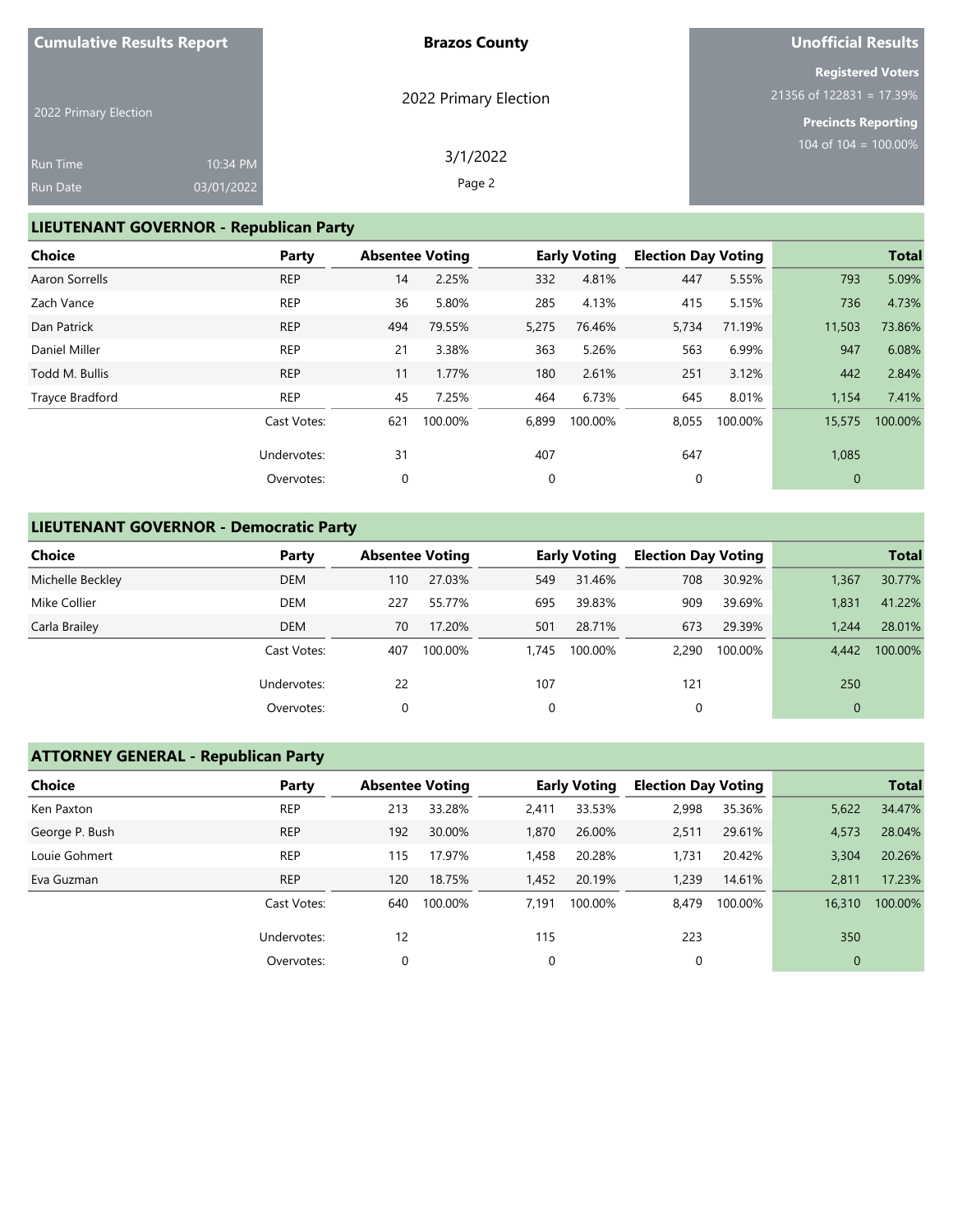| <b>Cumulative Results Report</b> |            | <b>Brazos County</b>  | <b>Unofficial Results</b>                              |
|----------------------------------|------------|-----------------------|--------------------------------------------------------|
|                                  |            | 2022 Primary Election | <b>Registered Voters</b><br>$21356$ of 122831 = 17.39% |
| 2022 Primary Election            |            |                       | <b>Precincts Reporting</b>                             |
| <b>Run Time</b>                  | 10:34 PM   | 3/1/2022              | 104 of 104 = $100.00\%$                                |
| <b>Run Date</b>                  | 03/01/2022 | Page 3                |                                                        |

# **ATTORNEY GENERAL - Democratic Party**

| <b>Choice</b>           | Party       | <b>Absentee Voting</b> |         |             | <b>Early Voting</b> | <b>Election Day Voting</b> |         |              | <b>Total</b> |
|-------------------------|-------------|------------------------|---------|-------------|---------------------|----------------------------|---------|--------------|--------------|
| Mike Fields             | <b>DEM</b>  | 84                     | 20.64%  | 279         | 15.87%              | 340                        | 14.77%  | 703          | 15.74%       |
| S. "TBone" Raynor       | <b>DEM</b>  | 16                     | 3.93%   | 134         | 7.62%               | 146                        | 6.34%   | 296          | 6.63%        |
| Rochelle Mercedes Garza | <b>DEM</b>  | 132                    | 32.43%  | 677         | 38.51%              | 1,022                      | 44.40%  | 1,831        | 40.99%       |
| Joe Jaworski            | <b>DEM</b>  | 144                    | 35.38%  | 427         | 24.29%              | 412                        | 17.90%  | 983          | 22.01%       |
| Lee Merritt             | DEM         | 31                     | 7.62%   | 241         | 13.71%              | 382                        | 16.59%  | 654          | 14.64%       |
|                         | Cast Votes: | 407                    | 100.00% | 1,758       | 100.00%             | 2,302                      | 100.00% | 4.467        | 100.00%      |
|                         | Undervotes: | 22                     |         | 94          |                     | 109                        |         | 225          |              |
|                         | Overvotes:  | 0                      |         | $\mathbf 0$ |                     | 0                          |         | $\mathbf{0}$ |              |

# **COMPTROLLER OF PUBLIC ACCOUNTS - Republican Party**

| <b>Choice</b>  | Party       | <b>Absentee Voting</b> |         |       | <b>Early Voting</b> | <b>Election Day Voting</b> |         |              | <b>Total</b> |
|----------------|-------------|------------------------|---------|-------|---------------------|----------------------------|---------|--------------|--------------|
| Mark V. Goloby | <b>REP</b>  | 92                     | 16.25%  | 1.120 | 17.49%              | 1,512                      | 20.83%  | 2,724        | 19.14%       |
| Glenn Hegar    | <b>REP</b>  | 474                    | 83.75%  | 5.284 | 82.51%              | 5.747                      | 79.17%  | 11,505       | 80.86%       |
|                | Cast Votes: | 566                    | 100.00% | 6.404 | 100.00%             | 7.259                      | 100.00% | 14,229       | 100.00%      |
|                | Undervotes: | 86                     |         | 902   |                     | 1,443                      |         | 2,431        |              |
|                | Overvotes:  | 0                      |         | 0     |                     | 0                          |         | $\mathbf{0}$ |              |

# **COMPTROLLER OF PUBLIC ACCOUNTS - Democratic Party**

| <b>Choice</b>    | Party       |     | <b>Absentee Voting</b> |          | <b>Early Voting</b> | <b>Election Day Voting</b> |         |              | <b>Total</b> |
|------------------|-------------|-----|------------------------|----------|---------------------|----------------------------|---------|--------------|--------------|
| Tim Mahoney      | <b>DEM</b>  | 67  | 16.42%                 | 342      | 19.62%              | 449                        | 19.85%  | 858          | 19.44%       |
| Janet T. Dudding | DEM         | 289 | 70.83%                 | 1.014    | 58.18%              | 1,308                      | 57.82%  | 2.611        | 59.17%       |
| Angel Luis Vega  | <b>DEM</b>  | 52  | 12.75%                 | 387      | 22.20%              | 505                        | 22.33%  | 944          | 21.39%       |
|                  | Cast Votes: | 408 | 100.00%                | 1.743    | 100.00%             | 2.262                      | 100.00% | 4.413        | 100.00%      |
|                  | Undervotes: | 21  |                        | 109      |                     | 149                        |         | 279          |              |
|                  | Overvotes:  | 0   |                        | $\Omega$ |                     | 0                          |         | $\mathbf{0}$ |              |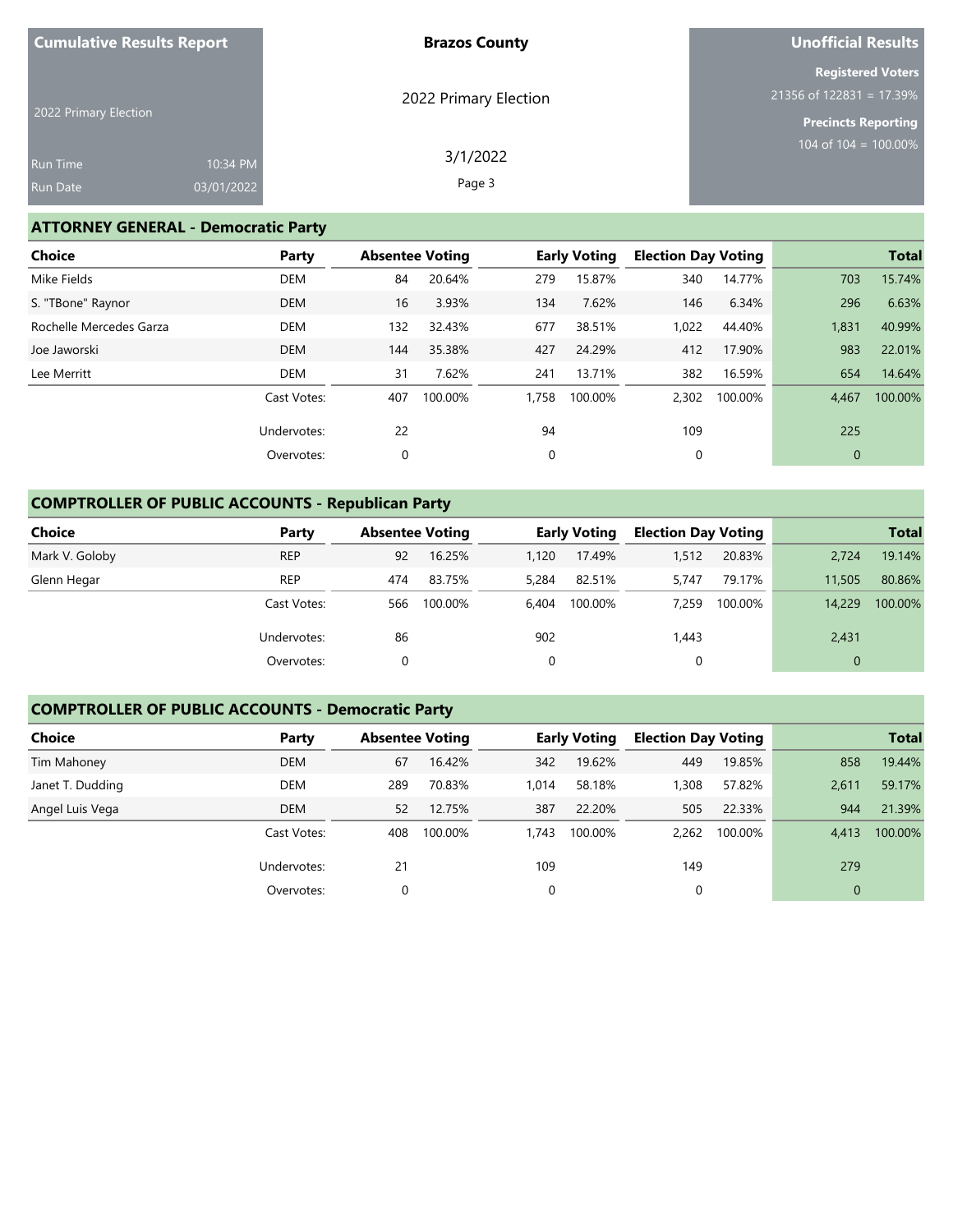| <b>Cumulative Results Report</b> |            | <b>Brazos County</b>  | <b>Unofficial Results</b>  |
|----------------------------------|------------|-----------------------|----------------------------|
|                                  |            |                       | <b>Registered Voters</b>   |
|                                  |            | 2022 Primary Election | $21356$ of 122831 = 17.39% |
| 2022 Primary Election            |            |                       | Precincts Reporting        |
|                                  |            | 3/1/2022              | 104 of 104 = $100.00\%$    |
| <b>Run Time</b>                  | 10:34 PM   |                       |                            |
| Run Date                         | 03/01/2022 | Page 4                |                            |

# **COMMISSIONER OF THE GENERAL LAND OFFICE - Republican Party**

| <b>Choice</b>          | Party       |             | <b>Absentee Voting</b> |             | <b>Early Voting</b> | <b>Election Day Voting</b> |         |                | <b>Total</b> |
|------------------------|-------------|-------------|------------------------|-------------|---------------------|----------------------------|---------|----------------|--------------|
| Don W. Minton          | <b>REP</b>  | 88          | 16.48%                 | 922         | 15.50%              | 989                        | 14.78%  | 1,999          | 15.18%       |
| Tim Westley            | <b>REP</b>  | 48          | 8.99%                  | 689         | 11.59%              | 892                        | 13.33%  | 1,629          | 12.37%       |
| Jon Spiers             | <b>REP</b>  | 79          | 14.79%                 | 1,096       | 18.43%              | 1,431                      | 21.39%  | 2,606          | 19.79%       |
| <b>Weston Martinez</b> | <b>REP</b>  | 14          | 2.62%                  | 280         | 4.71%               | 362                        | 5.41%   | 656            | 4.98%        |
| Ben Armenta            | <b>REP</b>  | 10          | 1.87%                  | 159         | 2.67%               | 201                        | 3.00%   | 370            | 2.81%        |
| Rufus Lopez            | <b>REP</b>  | 12          | 2.25%                  | 140         | 2.35%               | 201                        | 3.00%   | 353            | 2.68%        |
| Dawn Buckingham        | <b>REP</b>  | 252         | 47.19%                 | 2,363       | 39.73%              | 2,212                      | 33.06%  | 4,827          | 36.65%       |
| Victor Avila           | <b>REP</b>  | 31          | 5.81%                  | 298         | 5.01%               | 402                        | 6.01%   | 731            | 5.55%        |
|                        | Cast Votes: | 534         | 100.00%                | 5,947       | 100.00%             | 6,690                      | 100.00% | 13,171         | 100.00%      |
|                        | Undervotes: | 118         |                        | 1,344       |                     | 2,012                      |         | 3,474          |              |
|                        | Overvotes:  | $\mathbf 0$ |                        | $\mathbf 0$ |                     | $\mathbf 0$                |         | $\overline{0}$ |              |

## **COMMISSIONER OF THE GENERAL LAND OFFICE - Democratic Party**

| <b>Choice</b>        | Party       |     | <b>Absentee Voting</b> |       | <b>Early Voting</b> | <b>Election Day Voting</b> |         |              | <b>Total</b> |
|----------------------|-------------|-----|------------------------|-------|---------------------|----------------------------|---------|--------------|--------------|
| Sandragrace Martinez | <b>DEM</b>  | 95  | 23.57%                 | 529   | 31.12%              | 761                        | 34.13%  | 1,385        | 31.96%       |
| Michael Lange        | <b>DEM</b>  | 83  | 20.60%                 | 307   | 18.06%              | 404                        | 18.12%  | 794          | 18.32%       |
| Jay Kleberg          | <b>DEM</b>  | 165 | 40.94%                 | 440   | 25.88%              | 559                        | 25.07%  | 1.164        | 26.86%       |
| Jinny Suh            | <b>DEM</b>  | 60  | 14.89%                 | 424   | 24.94%              | 506                        | 22.69%  | 990          | 22.85%       |
|                      | Cast Votes: | 403 | 100.00%                | 1,700 | 100.00%             | 2,230                      | 100.00% | 4,333        | 100.00%      |
|                      | Undervotes: | 26  |                        | 144   |                     | 181                        |         | 351          |              |
|                      | Overvotes:  | 0   |                        | 0     |                     | 0                          |         | $\mathbf{0}$ |              |

# **COMMISSIONER OF AGRICULTURE - Republican Party**

| <b>Choice</b>    | Party       | <b>Absentee Voting</b> |         |       | <b>Early Voting</b> | <b>Election Day Voting</b> |         |              | <b>Total</b> |
|------------------|-------------|------------------------|---------|-------|---------------------|----------------------------|---------|--------------|--------------|
| James White      | <b>REP</b>  | 187                    | 33.51%  | 2,208 | 34.79%              | 2,515                      | 34.85%  | 4,910        | 34.77%       |
| Sid Miller       | <b>REP</b>  | 309                    | 55.38%  | 3,442 | 54.24%              | 3,878                      | 53.74%  | 7.629        | 54.03%       |
| Carey A. Counsil | <b>REP</b>  | 62                     | 11.11%  | 696   | 10.97%              | 823                        | 11.41%  | 1,581        | 11.20%       |
|                  | Cast Votes: | 558                    | 100.00% | 6,346 | 100.00%             | 7.216                      | 100.00% | 14,120       | 100.00%      |
|                  | Undervotes: | 94                     |         | 945   |                     | 1,486                      |         | 2,525        |              |
|                  | Overvotes:  |                        |         | 0     |                     |                            |         | $\mathbf{0}$ |              |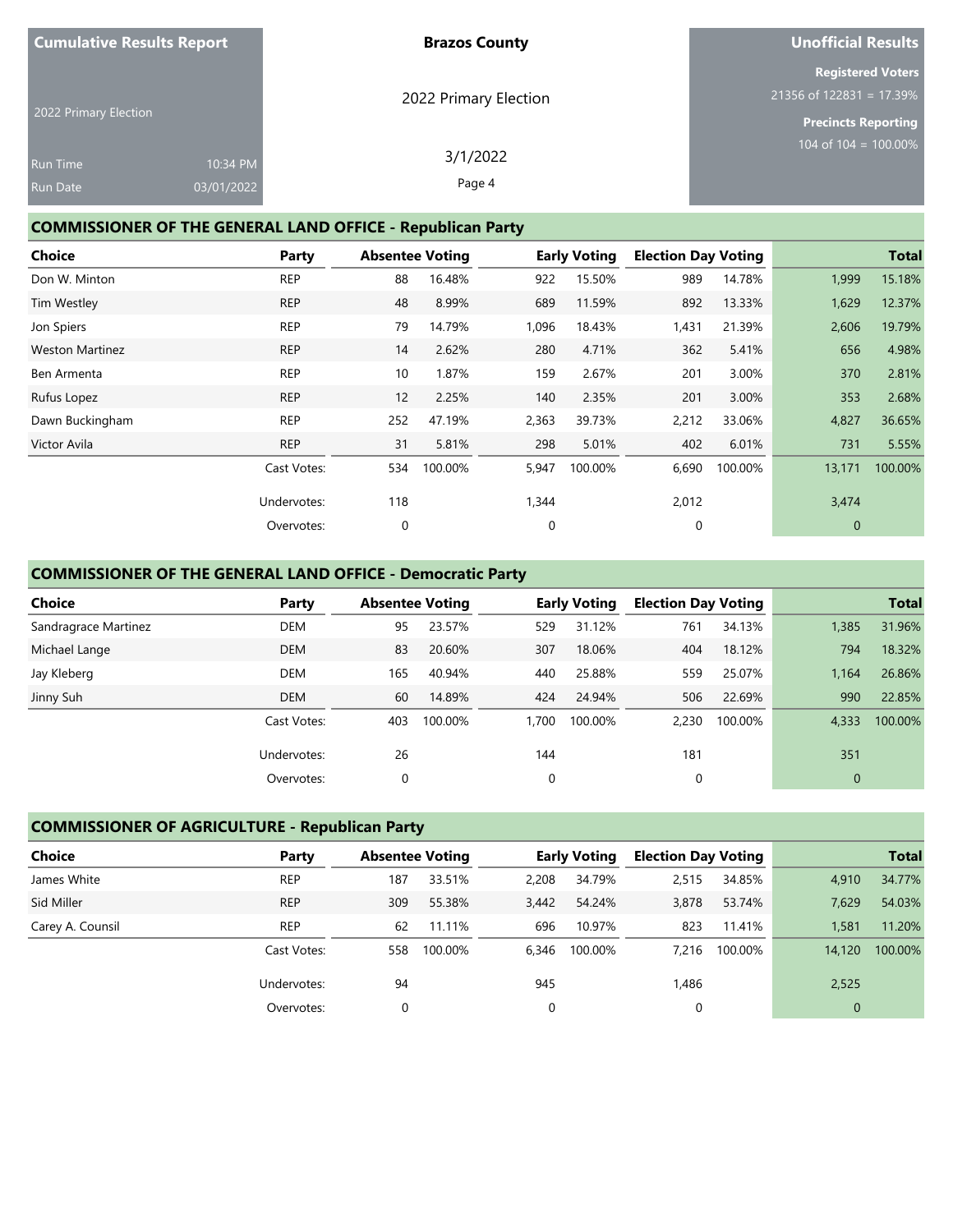| <b>Cumulative Results Report</b> |            | <b>Brazos County</b>  | <b>Unofficial Results</b>                              |
|----------------------------------|------------|-----------------------|--------------------------------------------------------|
|                                  |            | 2022 Primary Election | <b>Registered Voters</b><br>$21356$ of 122831 = 17.39% |
| 2022 Primary Election            |            |                       | <b>Precincts Reporting</b>                             |
| <b>Run Time</b>                  | 10:34 PM   | 3/1/2022              | 104 of $104 = 100.00\%$                                |
| <b>Run Date</b>                  | 03/01/2022 | Page 5                |                                                        |

## **COMMISSIONER OF AGRICULTURE - Democratic Party**

| <b>Choice</b> | Party       |     | <b>Absentee Voting</b> |       | <b>Early Voting</b> | <b>Election Day Voting</b> |         |          | <b>Total</b> |
|---------------|-------------|-----|------------------------|-------|---------------------|----------------------------|---------|----------|--------------|
| Susan Hays    | <b>DEM</b>  | 321 | 79.06%                 | 1.460 | 84.59%              | 1,891                      | 83.97%  | 3,672    | 83.76%       |
| Ed Ireson     | DEM         | 85  | 20.94%                 | 266   | 15.41%              | 361                        | 16.03%  | 712      | 16.24%       |
|               | Cast Votes: | 406 | 100.00%                | 1.726 | 100.00%             | 2.252                      | 100.00% | 4.384    | 100.00%      |
|               | Undervotes: | 23  |                        | 118   |                     | 159                        |         | 300      |              |
|               | Overvotes:  |     |                        | 0     |                     | 0                          |         | $\Omega$ |              |

## **RAILROAD COMMISSIONER - Republican Party**

| Choice                 | Party       |     | <b>Absentee Voting</b> |       | <b>Early Voting</b> | <b>Election Day Voting</b> |         |              | <b>Total</b> |
|------------------------|-------------|-----|------------------------|-------|---------------------|----------------------------|---------|--------------|--------------|
| Dawayne Tipton         | <b>REP</b>  | 52  | 9.37%                  | 814   | 12.97%              | 853                        | 11.81%  | 1,719        | 12.23%       |
| Wayne Christian        | <b>REP</b>  | 271 | 48.83%                 | 2,207 | 35.17%              | 2,257                      | 31.26%  | 4,735        | 33.70%       |
| Tom Slocum Jr          | <b>REP</b>  | 141 | 25.41%                 | 2,122 | 33.81%              | 2,676                      | 37.06%  | 4,939        | 35.15%       |
| Marvin "Sarge" Summers | <b>REP</b>  | 21  | 3.78%                  | 298   | 4.75%               | 418                        | 5.79%   | 737          | 5.25%        |
| Sarah Stogner          | <b>REP</b>  | 70  | 12.61%                 | 835   | 13.30%              | 1,016                      | 14.07%  | 1,921        | 13.67%       |
|                        | Cast Votes: | 555 | 100.00%                | 6,276 | 100.00%             | 7,220                      | 100.00% | 14,051       | 100.00%      |
|                        | Undervotes: | 97  |                        | 1,015 |                     | 1,482                      |         | 2,594        |              |
|                        | Overvotes:  | 0   |                        | 0     |                     | 0                          |         | $\mathbf{0}$ |              |

## **RAILROAD COMMISSIONER - Democratic Party**

| <b>Choice</b> | Party       | <b>Absentee Voting</b> |         |       | <b>Early Voting</b> | <b>Election Day Voting</b> |         |          | <b>Total</b> |
|---------------|-------------|------------------------|---------|-------|---------------------|----------------------------|---------|----------|--------------|
| Luke Warford  | DEM         | 376                    | 100.00% | 1.709 | 100.00%             | 2,251                      | 100.00% | 4,336    | 100.00%      |
|               | Cast Votes: | 376                    | 100.00% | 1.709 | 100.00%             | 2,251                      | 100.00% | 4.336    | 100.00%      |
|               | Undervotes: | 53                     |         | 135   |                     | 160                        |         | 348      |              |
|               | Overvotes:  |                        |         |       |                     |                            |         | $\Omega$ |              |

## **JUSTICE, SUPREME COURT, PLACE 3 - Republican Party**

| Choice         | Party       |     | <b>Absentee Voting</b> |       | <b>Early Voting</b> | <b>Election Day Voting</b> |         |        | <b>Total</b> |
|----------------|-------------|-----|------------------------|-------|---------------------|----------------------------|---------|--------|--------------|
| Debra Lehrmann | <b>REP</b>  | 514 | 100.00%                | 6.254 | 100.00%             | 7,283                      | 100.00% | 14.051 | 100.00%      |
|                | Cast Votes: | 514 | 100.00%                | 6.254 | 100.00%             | 7.283                      | 100.00% | 14,051 | 100.00%      |
|                | Undervotes: | 138 |                        | 1,037 |                     | 1,419                      |         | 2,594  |              |
|                | Overvotes:  |     |                        |       |                     |                            |         |        |              |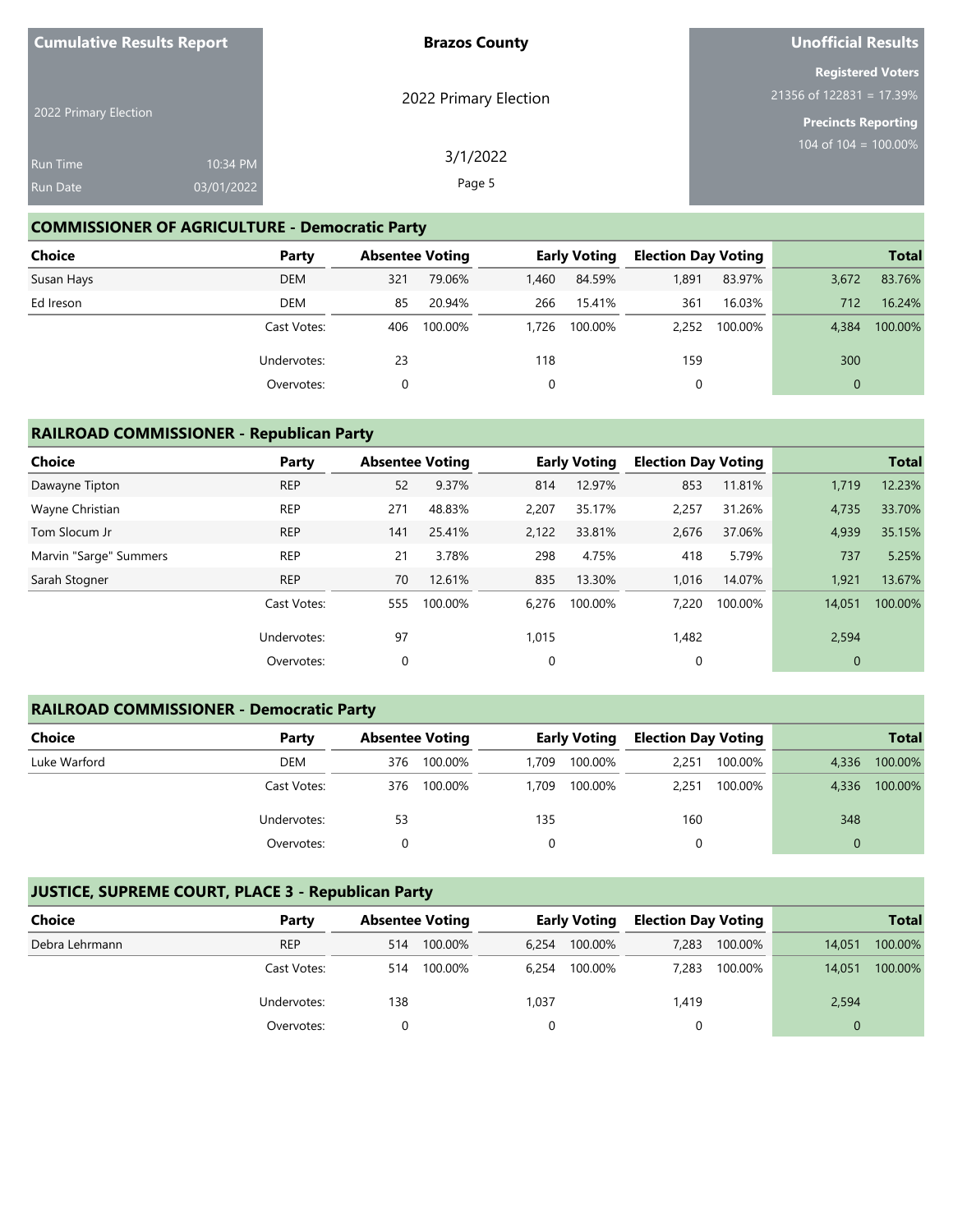| <b>Cumulative Results Report</b> |            | <b>Brazos County</b>  | <b>Unofficial Results</b>                              |
|----------------------------------|------------|-----------------------|--------------------------------------------------------|
|                                  |            | 2022 Primary Election | <b>Registered Voters</b><br>$21356$ of 122831 = 17.39% |
| 2022 Primary Election            |            |                       | <b>Precincts Reporting</b>                             |
| <b>Run Time</b>                  | 10:34 PM   | 3/1/2022              | 104 of 104 = $100.00\%$                                |
| <b>Run Date</b>                  | 03/01/2022 | Page 6                |                                                        |

## **JUSTICE, SUPREME COURT, PLACE 3 - Democratic Party**

| <b>Choice</b> | Party       |     | <b>Absentee Voting</b> |       | <b>Early Voting</b> | <b>Election Day Voting</b> |         |          | <b>Total</b> |
|---------------|-------------|-----|------------------------|-------|---------------------|----------------------------|---------|----------|--------------|
| Erin A Nowell | DEM         | 374 | 100.00%                | 1.706 | 100.00%             | 2.253                      | 100.00% | 4,333    | 100.00%      |
|               | Cast Votes: | 374 | 100.00%                | 1.706 | 100.00%             | 2.253                      | 100.00% | 4.333    | 100.00%      |
|               | Undervotes: | 55  |                        | 138   |                     | 158                        |         | 351      |              |
|               | Overvotes:  |     |                        |       |                     |                            |         | $\Omega$ |              |

## **JUSTICE, SUPREME COURT, PLACE 5 - Republican Party**

| Choice        | Party       |     | <b>Absentee Voting</b> |       | <b>Early Voting</b> |       | <b>Election Day Voting</b> |          | <b>Total</b> |
|---------------|-------------|-----|------------------------|-------|---------------------|-------|----------------------------|----------|--------------|
| Rebeca Huddle | <b>REP</b>  | 509 | 100.00%                | 6.185 | 100.00%             | 7.211 | 100.00%                    | 13,905   | 100.00%      |
|               | Cast Votes: | 509 | 100.00%                | 6.185 | 100.00%             | 7.211 | 100.00%                    | 13,905   | 100.00%      |
|               | Undervotes: | 143 |                        | 1,106 |                     | 1,491 |                            | 2,740    |              |
|               | Overvotes:  |     |                        |       |                     |       |                            | $\Omega$ |              |

## **JUSTICE, SUPREME COURT, PLACE 5 - Democratic Party**

| <b>Choice</b>  | Party       |     | <b>Absentee Voting</b> |       | <b>Early Voting</b> |       | <b>Election Day Voting</b> |       | <b>Total</b> |
|----------------|-------------|-----|------------------------|-------|---------------------|-------|----------------------------|-------|--------------|
| Amanda Reichek | DEM         | 382 | 100.00%                | 1.704 | 100.00%             | 2,239 | 100.00%                    | 4,325 | 100.00%      |
|                | Cast Votes: | 382 | 100.00%                | 1.704 | 100.00%             | 2.239 | 100.00%                    | 4.325 | 100.00%      |
|                | Undervotes: | 47  |                        | 140   |                     | 172   |                            | 359   |              |
|                | Overvotes:  |     |                        |       |                     | 0     |                            |       |              |

## **JUSTICE, SUPREME COURT, PLACE 9 - Republican Party**

| <b>Choice</b>    | Party       | <b>Absentee Voting</b> |         |       | <b>Early Voting</b> | <b>Election Day Voting</b> |         |        | <b>Total</b> |
|------------------|-------------|------------------------|---------|-------|---------------------|----------------------------|---------|--------|--------------|
| David J. Schenck | <b>REP</b>  | 246                    | 47.86%  | 2.950 | 51.07%              | 3,483                      | 52.93%  | 6,679  | 51.90%       |
| Evan Young       | <b>REP</b>  | 268                    | 52.14%  | 2,826 | 48.93%              | 3,097                      | 47.07%  | 6,191  | 48.10%       |
|                  | Cast Votes: | 514                    | 100.00% | 5.776 | 100.00%             | 6,580                      | 100.00% | 12,870 | 100.00%      |
|                  | Undervotes: | 138                    |         | 1,515 |                     | 2,122                      |         | 3,775  |              |
|                  | Overvotes:  | 0                      |         | 0     |                     |                            |         |        |              |

## **JUSTICE, SUPREME COURT, PLACE 9 - Democratic Party**

| Choice          | Party       |     | <b>Absentee Voting</b> |       | <b>Early Voting</b> |       | <b>Election Day Voting</b> |       | <b>Total</b> |
|-----------------|-------------|-----|------------------------|-------|---------------------|-------|----------------------------|-------|--------------|
| Julia Maldonado | <b>DEM</b>  | 381 | 100.00%                | 1.719 | 100.00%             | 2,253 | 100.00%                    | 4,353 | 100.00%      |
|                 | Cast Votes: | 381 | 100.00%                | 1.719 | 100.00%             | 2.253 | 100.00%                    | 4,353 | 100.00%      |
|                 | Undervotes: | 48  |                        | 125   |                     | 158   |                            | 331   |              |
|                 | Overvotes:  |     |                        |       |                     |       |                            |       |              |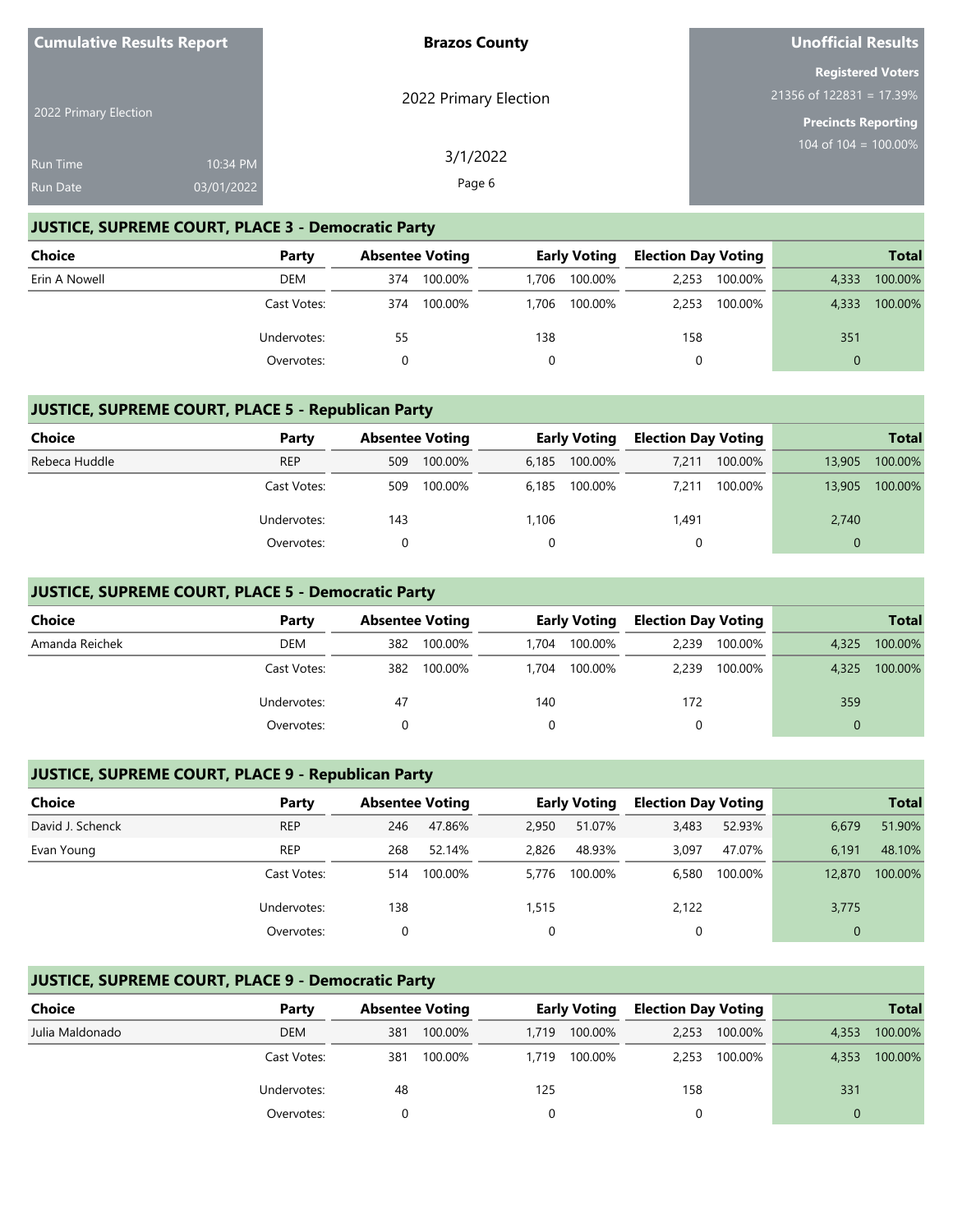| <b>Cumulative Results Report</b>                 | <b>Brazos County</b>           | <b>Unofficial Results</b>                                                            |
|--------------------------------------------------|--------------------------------|--------------------------------------------------------------------------------------|
| 2022 Primary Election                            | 2022 Primary Election          | <b>Registered Voters</b><br>$21356$ of 122831 = 17.39%<br><b>Precincts Reporting</b> |
| <b>Run Time</b><br>03/01/2022<br><b>Run Date</b> | 3/1/2022<br>10:34 PM<br>Page 7 | 104 of 104 = $100.00\%$                                                              |

## **JUDGE, COURT OF CRIMINAL APPEALS, PLACE 2 - Republican Party**

| Choice        | Party       | <b>Absentee Voting</b> | <b>Early Voting</b> | <b>Election Day Voting</b> | <b>Total</b>      |
|---------------|-------------|------------------------|---------------------|----------------------------|-------------------|
| Mary Lou Keel | <b>REP</b>  | 100.00%<br>504         | 100.00%<br>6,133    | 100.00%<br>7.103           | 100.00%<br>13,740 |
|               | Cast Votes: | 100.00%<br>504         | 100.00%<br>6.133    | 100.00%<br>7.103           | 100.00%<br>13,740 |
|               | Undervotes: | 148                    | 1,158               | 1,599                      | 2,905             |
|               | Overvotes:  |                        |                     |                            | $\Omega$          |

#### **JUDGE, COURT OF CRIMINAL APPEALS, PLACE 5 - Republican Party**

| Choice       | Party       | <b>Absentee Voting</b> |         |       | <b>Early Voting</b> | <b>Election Day Voting</b> |         |                | <b>Total</b> |
|--------------|-------------|------------------------|---------|-------|---------------------|----------------------------|---------|----------------|--------------|
| Clint Morgan | <b>REP</b>  | 179                    | 34.42%  | 2,267 | 39.37%              | 2,661                      | 40.55%  | 5,107          | 39.77%       |
| Scott Walker | <b>REP</b>  | 341                    | 65.58%  | 3.491 | 60.63%              | 3,902                      | 59.45%  | 7.734          | 60.23%       |
|              | Cast Votes: | 520                    | 100.00% | 5.758 | 100.00%             | 6,563                      | 100.00% | 12,841         | 100.00%      |
|              | Undervotes: | 132                    |         | 1,533 |                     | 2,139                      |         | 3,804          |              |
|              | Overvotes:  | 0                      |         |       |                     | 0                          |         | $\overline{0}$ |              |

#### **JUDGE, COURT OF CRIMINAL APPEALS, PLACE 5 - Democratic Party**

| <b>Choice</b> | Party       |     | <b>Absentee Voting</b> |       | <b>Early Voting</b> |       | <b>Election Day Voting</b> |          | <b>Total</b> |
|---------------|-------------|-----|------------------------|-------|---------------------|-------|----------------------------|----------|--------------|
| Dana Huffman  | <b>DEM</b>  | 380 | 100.00%                | 1.716 | 100.00%             | 2.255 | 100.00%                    | 4,351    | 100.00%      |
|               | Cast Votes: | 380 | 100.00%                | 1.716 | 100.00%             | 2.255 | 100.00%                    | 4,351    | 100.00%      |
|               | Undervotes: | 49  |                        | 128   |                     | 156   |                            | 333      |              |
|               | Overvotes:  |     |                        |       |                     |       |                            | $\Omega$ |              |

## **JUDGE, COURT OF CRIMINAL APPEALS, PLACE 6 - Republican Party**

| Choice                | Party       |     | <b>Absentee Voting</b> |       | <b>Early Voting</b> |       | <b>Election Day Voting</b> |          | <b>Total</b> |
|-----------------------|-------------|-----|------------------------|-------|---------------------|-------|----------------------------|----------|--------------|
| Jesse F. McClure, III | <b>REP</b>  | 500 | 100.00%                | 6.034 | 100.00%             | 6.979 | 100.00%                    | 13.513   | 100.00%      |
|                       | Cast Votes: | 500 | 100.00%                | 6.034 | 100.00%             | 6.979 | 100.00%                    | 13,513   | 100.00%      |
|                       | Undervotes: | 152 |                        | 1,257 |                     | 1,723 |                            | 3,132    |              |
|                       | Overvotes:  |     |                        | 0     |                     | 0     |                            | $\Omega$ |              |

## **JUDGE, COURT OF CRIMINAL APPEALS, PLACE 6 - Democratic Party**

| Choice         | Party       |     | <b>Absentee Voting</b> |       | <b>Early Voting</b> |       | <b>Election Day Voting</b> | <b>Total</b> |         |
|----------------|-------------|-----|------------------------|-------|---------------------|-------|----------------------------|--------------|---------|
| Robert Johnson | DEM         | 376 | 100.00%                | 1,703 | 100.00%             | 2.244 | 100.00%                    | 4,323        | 100.00% |
|                | Cast Votes: | 376 | 100.00%                | 1.703 | 100.00%             | 2.244 | 100.00%                    | 4,323        | 100.00% |
|                | Undervotes: | 53  |                        | 141   |                     | 167   |                            | 361          |         |
|                | Overvotes:  |     |                        |       |                     |       |                            |              |         |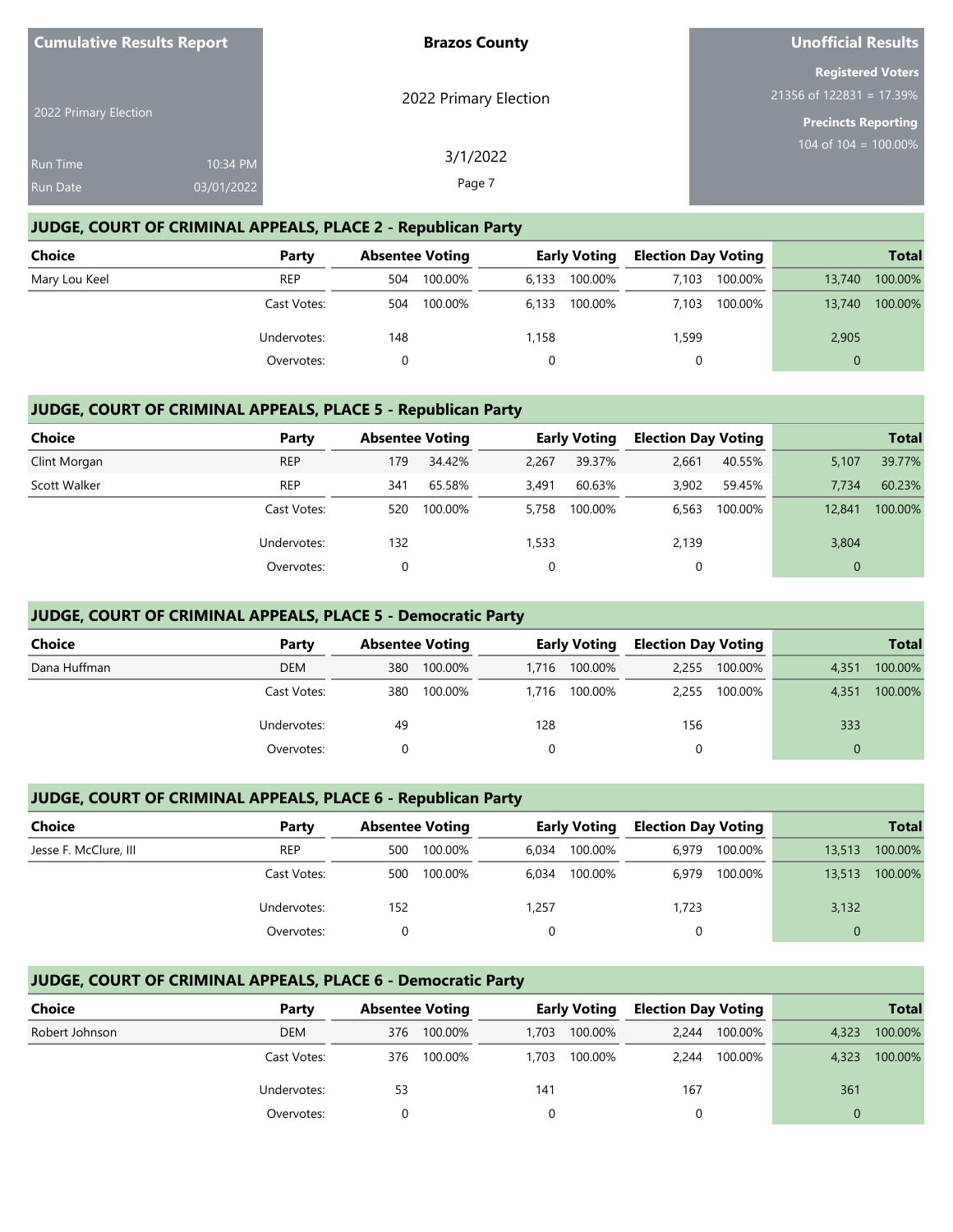| <b>Cumulative Results Report</b> |            | <b>Brazos County</b>  | Unofficial Results                                     |
|----------------------------------|------------|-----------------------|--------------------------------------------------------|
|                                  |            |                       | <b>Registered Voters</b><br>$21356$ of 122831 = 17.39% |
| 2022 Primary Election            |            | 2022 Primary Election | Precincts Reporting                                    |
| <b>Run Time</b>                  | 10:34 PM   | 3/1/2022              | 104 of 104 = $100.00\%$                                |
| Run Date                         | 03/01/2022 | Page 8                |                                                        |

#### **MEMBER, STATE BOARD OF EDUCATION, DISTRICT 10 - Republican Party**

| Choice      | Party       |     | <b>Absentee Voting</b> |       | <b>Early Voting</b> |       | <b>Election Day Voting</b> | <b>Total</b> |         |
|-------------|-------------|-----|------------------------|-------|---------------------|-------|----------------------------|--------------|---------|
| Tom Maynard | <b>REP</b>  | 503 | 100.00%                | 6.046 | 100.00%             | 7.058 | 100.00%                    | 13,607       | 100.00% |
|             | Cast Votes: | 503 | 100.00%                | 6.046 | 100.00%             | 7.058 | 100.00%                    | 13,607       | 100.00% |
|             | Undervotes: | 149 |                        | 1,245 |                     | 1,644 |                            | 3,038        |         |
|             | Overvotes:  |     |                        |       |                     |       |                            | $\Omega$     |         |

#### **STATE SENATOR, DISTRICT 5 - Republican Party**

| Choice                    | Party       |     | <b>Absentee Voting</b> | <b>Early Voting</b> |         | <b>Election Day Voting</b> |         |        | <b>Total</b> |
|---------------------------|-------------|-----|------------------------|---------------------|---------|----------------------------|---------|--------|--------------|
| <b>Charles Schwertner</b> | <b>REP</b>  | 529 | 100.00%                | 6.274               | 100.00% | 7.313                      | 100.00% | 14.116 | 100.00%      |
|                           | Cast Votes: | 529 | 100.00%                | 6.274               | 100.00% | 7.313                      | 100.00% | 14.116 | 100.00%      |
|                           | Undervotes: | 123 |                        | 1,020               |         | ,389                       |         | 2,532  |              |
|                           | Overvotes:  |     |                        |                     |         |                            |         |        |              |

#### **STATE REPRESENTATIVE, DISTRICT 12 - Republican Party**

| <b>Choice</b> | Party       | <b>Absentee Voting</b> |         |       | <b>Early Voting</b> | <b>Election Day Voting</b> |         |                | <b>Total</b> |
|---------------|-------------|------------------------|---------|-------|---------------------|----------------------------|---------|----------------|--------------|
| Kyle Kacal    | <b>REP</b>  | 70                     | 75.27%  | 975   | 62.50%              | 1,051                      | 53.90%  | 2,096          | 58.17%       |
| Joshua Hamm   | <b>REP</b>  | 6                      | 6.45%   | 140   | 8.97%               | 201                        | 10.31%  | 347            | 9.63%        |
| Ben Bius      | <b>REP</b>  | 17                     | 18.28%  | 445   | 28.53%              | 698                        | 35.79%  | 1,160          | 32.20%       |
|               | Cast Votes: | 93                     | 100.00% | 1.560 | 100.00%             | 1,950                      | 100.00% | 3,603          | 100.00%      |
|               | Undervotes: |                        |         | 45    |                     | 72                         |         | 118            |              |
|               | Overvotes:  | 0                      |         | 0     |                     | 0                          |         | $\overline{0}$ |              |

#### **STATE REPRESENTATIVE, DISTRICT 14 - Republican Party**

| <b>Choice</b>      | Party       | <b>Absentee Voting</b> |         |       | <b>Early Voting</b> | <b>Election Day Voting</b> |         |              | <b>Total</b> |
|--------------------|-------------|------------------------|---------|-------|---------------------|----------------------------|---------|--------------|--------------|
| John Raney         | <b>REP</b>  | 357                    | 65.50%  | 3,229 | 57.94%              | 3,583                      | 55.60%  | 7,169        | 57.07%       |
| John Harvey Slocum | <b>REP</b>  | 188                    | 34.50%  | 2.344 | 42.06%              | 2,861                      | 44.40%  | 5,393        | 42.93%       |
|                    | Cast Votes: | 545                    | 100.00% | 5.573 | 100.00%             | 6.444                      | 100.00% | 12.562       | 100.00%      |
|                    | Undervotes: | 13                     |         | 116   |                     | 236                        |         | 365          |              |
|                    | Overvotes:  | 0                      |         | 0     |                     | 0                          |         | $\mathbf{0}$ |              |

## **JUSTICE, COURT OF APPEALS DISTRICT 10, PLACE 3 - Republican Party**

| Choice      | Party       | <b>Absentee Voting</b> |         |       | <b>Early Voting</b> | <b>Election Day Voting</b> |         |        | <b>Total</b> |
|-------------|-------------|------------------------|---------|-------|---------------------|----------------------------|---------|--------|--------------|
| Steve Smith | <b>REP</b>  | 537                    | 100.00% | 6.380 | 100.00%             | 7.355                      | 100.00% | 14,272 | 100.00%      |
|             | Cast Votes: | 537                    | 100.00% | 6.380 | 100.00%             | 7.355                      | 100.00% | 14,272 | 100.00%      |
|             | Undervotes: | 115                    |         | 911   |                     | 1,347                      |         | 2,373  |              |
|             | Overvotes:  |                        |         |       |                     |                            |         |        |              |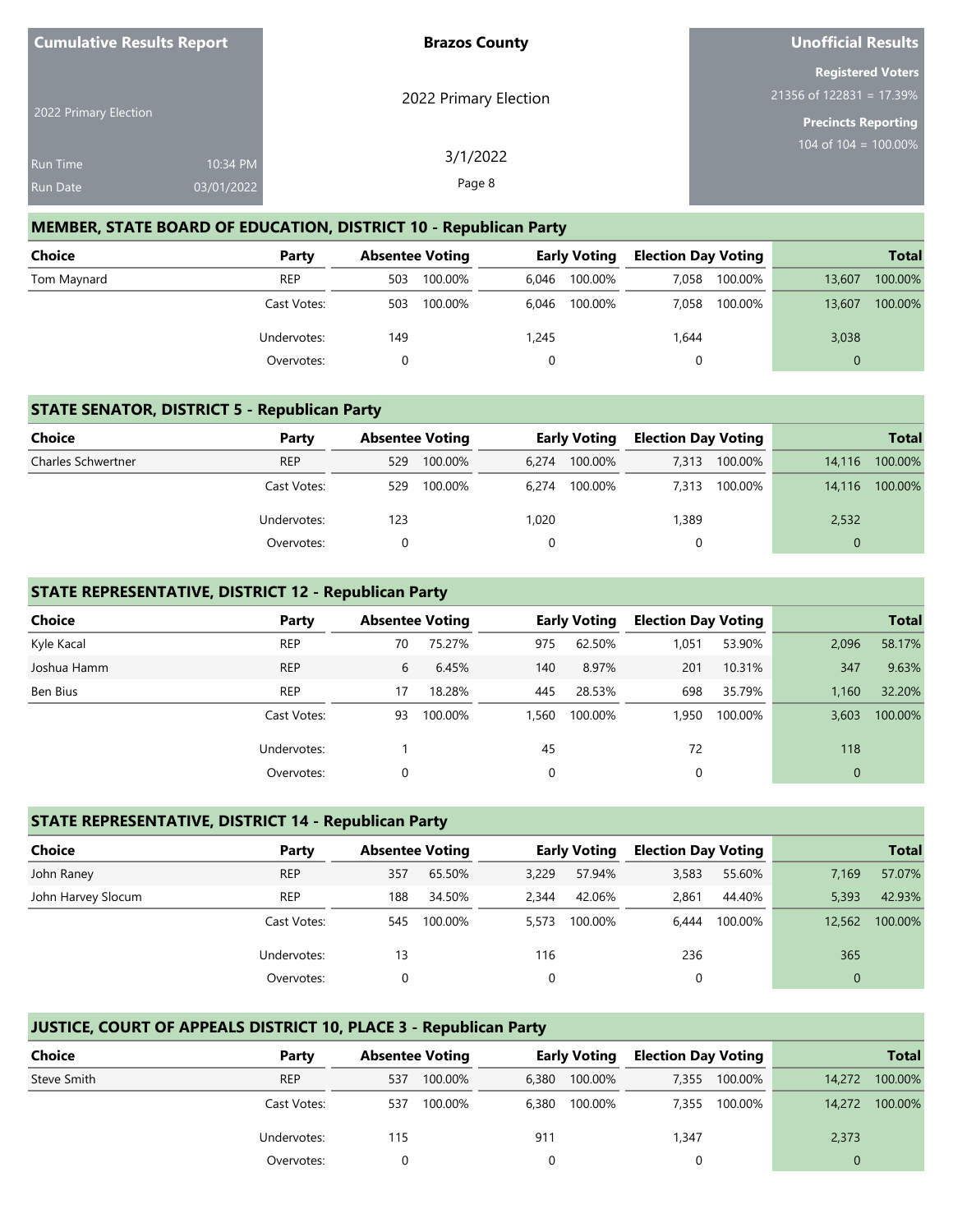| <b>Cumulative Results Report</b> |            | <b>Brazos County</b>  | <b>Unofficial Results</b>                              |
|----------------------------------|------------|-----------------------|--------------------------------------------------------|
|                                  |            | 2022 Primary Election | <b>Registered Voters</b><br>$21356$ of 122831 = 17.39% |
| 2022 Primary Election            |            |                       | <b>Precincts Reporting</b>                             |
| <b>Run Time</b>                  | 10:34 PM   | 3/1/2022              | 104 of $104 = 100.00\%$                                |
| <b>Run Date</b>                  | 03/01/2022 | Page 9                |                                                        |

## **DISTRICT JUDGE, 85TH JUDICIAL DISTRICT - Republican Party**

| Choice         | Party       | <b>Absentee Voting</b> |       | <b>Early Voting</b> | <b>Election Day Voting</b> |         |          | <b>Total</b> |
|----------------|-------------|------------------------|-------|---------------------|----------------------------|---------|----------|--------------|
| Kyle Hawthorne | <b>REP</b>  | 100.00%<br>519         | 6.359 | 100.00%             | 7,339                      | 100.00% | 14.217   | 100.00%      |
|                | Cast Votes: | 100.00%<br>519         | 6.359 | 100.00%             | 7.339                      | 100.00% | 14.217   | 100.00%      |
|                | Undervotes: | 133                    | 932   |                     | 1,363                      |         | 2,428    |              |
|                | Overvotes:  |                        |       |                     |                            |         | $\Omega$ |              |

#### **DISTRICT JUDGE, 361ST JUDICIAL DISTRICT - Republican Party**

| <b>Choice</b> | Party       |     | <b>Absentee Voting</b> |       | <b>Early Voting</b> | <b>Election Day Voting</b> |         |          | <b>Total</b> |
|---------------|-------------|-----|------------------------|-------|---------------------|----------------------------|---------|----------|--------------|
| David Hilburn | <b>REP</b>  | 511 | 100.00%                | 6.287 | 100.00%             | 7.233                      | 100.00% | 14,031   | 100.00%      |
|               | Cast Votes: | 511 | 100.00%                | 6.287 | 100.00%             | 7,233                      | 100.00% | 14.031   | 100.00%      |
|               | Undervotes: | 141 |                        | 1,004 |                     | ,469                       |         | 2,614    |              |
|               | Overvotes:  |     |                        | 0     |                     |                            |         | $\Omega$ |              |

#### **COUNTY JUDGE - Republican Party**

| <b>Choice</b> | Party       | <b>Absentee Voting</b> |         |          | <b>Early Voting</b> | <b>Election Day Voting</b> |         |          | <b>Total</b> |
|---------------|-------------|------------------------|---------|----------|---------------------|----------------------------|---------|----------|--------------|
| Duane Peters  | <b>REP</b>  | 538                    | 100.00% | 6,442    | 100.00%             | 7,464                      | 100.00% | 14,444   | 100.00%      |
|               | Cast Votes: | 538                    | 100.00% | 6.442    | 100.00%             | 7.464                      | 100.00% | 14,444   | 100.00%      |
|               | Undervotes: | 114                    |         | 849      |                     | 1,238                      |         | 2,201    |              |
|               | Overvotes:  |                        |         | $\Omega$ |                     | 0                          |         | $\Omega$ |              |

## **JUDGE, COUNTY COURT AT LAW NO. 1 - Republican Party**

| <b>Choice</b>    | Party       |     | <b>Absentee Voting</b> |       | <b>Early Voting</b> | <b>Election Day Voting</b> |         |        | <b>Total</b> |
|------------------|-------------|-----|------------------------|-------|---------------------|----------------------------|---------|--------|--------------|
| Amanda S. Matzke | <b>REP</b>  | 509 | 100.00%                | 6.250 | 100.00%             | 7.197                      | 100.00% | 13,956 | 100.00%      |
|                  | Cast Votes: | 509 | 100.00%                | 6.250 | 100.00%             | 7.197                      | 100.00% | 13,956 | 100.00%      |
|                  | Undervotes: | 143 |                        | 1,041 |                     | 1,505                      |         | 2,689  |              |
|                  | Overvotes:  |     |                        |       |                     |                            |         |        |              |

## **JUDGE, COUNTY COURT AT LAW NO. 2 - Republican Party**

| Choice           | Party       | <b>Absentee Voting</b> |         |          | <b>Early Voting</b> | <b>Election Day Voting</b> |         |        | <b>Total</b> |
|------------------|-------------|------------------------|---------|----------|---------------------|----------------------------|---------|--------|--------------|
| Roy Brantley     | <b>REP</b>  | 324                    | 58.27%  | 3.710    | 57.36%              | 4,303                      | 58.82%  | 8,337  | 58.14%       |
| Mark Maltsberger | <b>REP</b>  | 232                    | 41.73%  | 2.758    | 42.64%              | 3,012                      | 41.18%  | 6.002  | 41.86%       |
|                  | Cast Votes: | 556                    | 100.00% | 6.468    | 100.00%             | 7.315                      | 100.00% | 14,339 | 100.00%      |
|                  | Undervotes: | 96                     |         | 823      |                     | 1,387                      |         | 2,306  |              |
|                  | Overvotes:  |                        |         | $\Omega$ |                     |                            |         | 0      |              |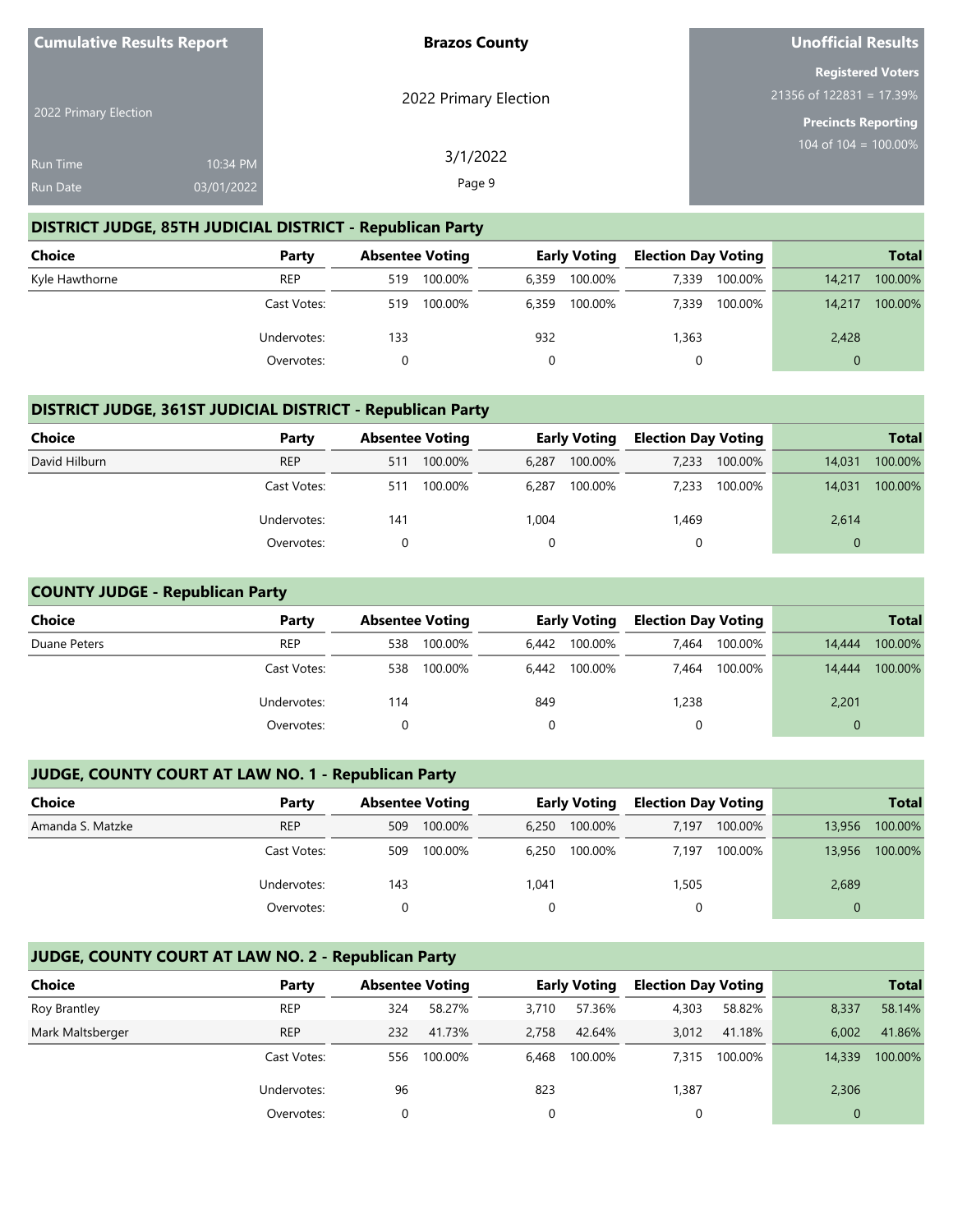| <b>Cumulative Results Report</b>   |                        | <b>Brazos County</b>  | Unofficial Results                                                                   |
|------------------------------------|------------------------|-----------------------|--------------------------------------------------------------------------------------|
| 2022 Primary Election              |                        | 2022 Primary Election | <b>Registered Voters</b><br>$21356$ of 122831 = 17.39%<br><b>Precincts Reporting</b> |
| <b>Run Time</b><br><b>Run Date</b> | 10:34 PM<br>03/01/2022 | 3/1/2022<br>Page 10   | 104 of 104 = $100.00\%$                                                              |

# **DISTRICT CLERK - Republican Party**

| <b>Choice</b>  | Party       | <b>Absentee Voting</b> |         |       | <b>Early Voting</b> | <b>Election Day Voting</b> |         |              | <b>Total</b> |
|----------------|-------------|------------------------|---------|-------|---------------------|----------------------------|---------|--------------|--------------|
| Krystal Kelly  | <b>REP</b>  | 156                    | 25.91%  | 2,076 | 30.38%              | 2,393                      | 30.63%  | 4,625        | 30.33%       |
| Gabriel Garcia | <b>REP</b>  | 191                    | 31.73%  | 2,554 | 37.37%              | 3,080                      | 39.43%  | 5,825        | 38.20%       |
| Margaret Meece | <b>REP</b>  | 255                    | 42.36%  | 2.204 | 32.25%              | 2,339                      | 29.94%  | 4.798        | 31.47%       |
|                | Cast Votes: | 602                    | 100.00% | 6.834 | 100.00%             | 7,812                      | 100.00% | 15,248       | 100.00%      |
|                | Undervotes: | 50                     |         | 457   |                     | 890                        |         | 1,397        |              |
|                | Overvotes:  | 0                      |         | 0     |                     | 0                          |         | $\mathbf{0}$ |              |

# **DISTRICT CLERK - Democratic Party**

| <b>Choice</b>     | Party       |     | <b>Absentee Voting</b> |       | <b>Early Voting</b> |       | <b>Election Day Voting</b> |          | <b>Total</b> |  |  |
|-------------------|-------------|-----|------------------------|-------|---------------------|-------|----------------------------|----------|--------------|--|--|
| Searcy L. Toliver | <b>DEM</b>  | 383 | 100.00%                | 1.738 | 100.00%             | 2.277 | 100.00%                    | 4.398    | 100.00%      |  |  |
|                   | Cast Votes: | 383 | 100.00%                | 1,738 | 100.00%             | 2.277 | 100.00%                    | 4.398    | 100.00%      |  |  |
|                   | Undervotes: | 46  |                        | 106   |                     | 134   |                            | 286      |              |  |  |
|                   | Overvotes:  |     |                        |       |                     |       |                            | $\Omega$ |              |  |  |

# **COUNTY CLERK - Republican Party**

| Choice        | Party       | <b>Absentee Voting</b> |         |       | <b>Early Voting</b> | <b>Election Day Voting</b> |         |          | <b>Total</b> |
|---------------|-------------|------------------------|---------|-------|---------------------|----------------------------|---------|----------|--------------|
| Karen McQueen | <b>REP</b>  | 517                    | 100.00% | 6.313 | 100.00%             | 7.251                      | 100.00% | 14.081   | 100.00%      |
|               | Cast Votes: | 517                    | 100.00% | 6.313 | 100.00%             | 7.251                      | 100.00% | 14.081   | 100.00%      |
|               | Undervotes: | 135                    |         | 978   |                     | 1,451                      |         | 2,564    |              |
|               | Overvotes:  |                        |         |       |                     |                            |         | $\Omega$ |              |

## **COUNTY TREASURER - Republican Party**

| Choice              | Party       | <b>Absentee Voting</b> |         |          | <b>Early Voting</b> | <b>Election Day Voting</b> |         |        | <b>Total</b> |
|---------------------|-------------|------------------------|---------|----------|---------------------|----------------------------|---------|--------|--------------|
| Laura Taylor Davis  | <b>REP</b>  | 320                    | 59.48%  | 3,677    | 61.25%              | 4,302                      | 64.14%  | 8,299  | 62.64%       |
| Cristian Villarreal | <b>REP</b>  | 218                    | 40.52%  | 2.326    | 38.75%              | 2.405                      | 35.86%  | 4.949  | 37.36%       |
|                     | Cast Votes: | 538                    | 100.00% | 6.003    | 100.00%             | 6.707                      | 100.00% | 13,248 | 100.00%      |
|                     | Undervotes: | 114                    |         | 1,288    |                     | 1,995                      |         | 3,397  |              |
|                     | Overvotes:  |                        |         | $\Omega$ |                     |                            |         |        |              |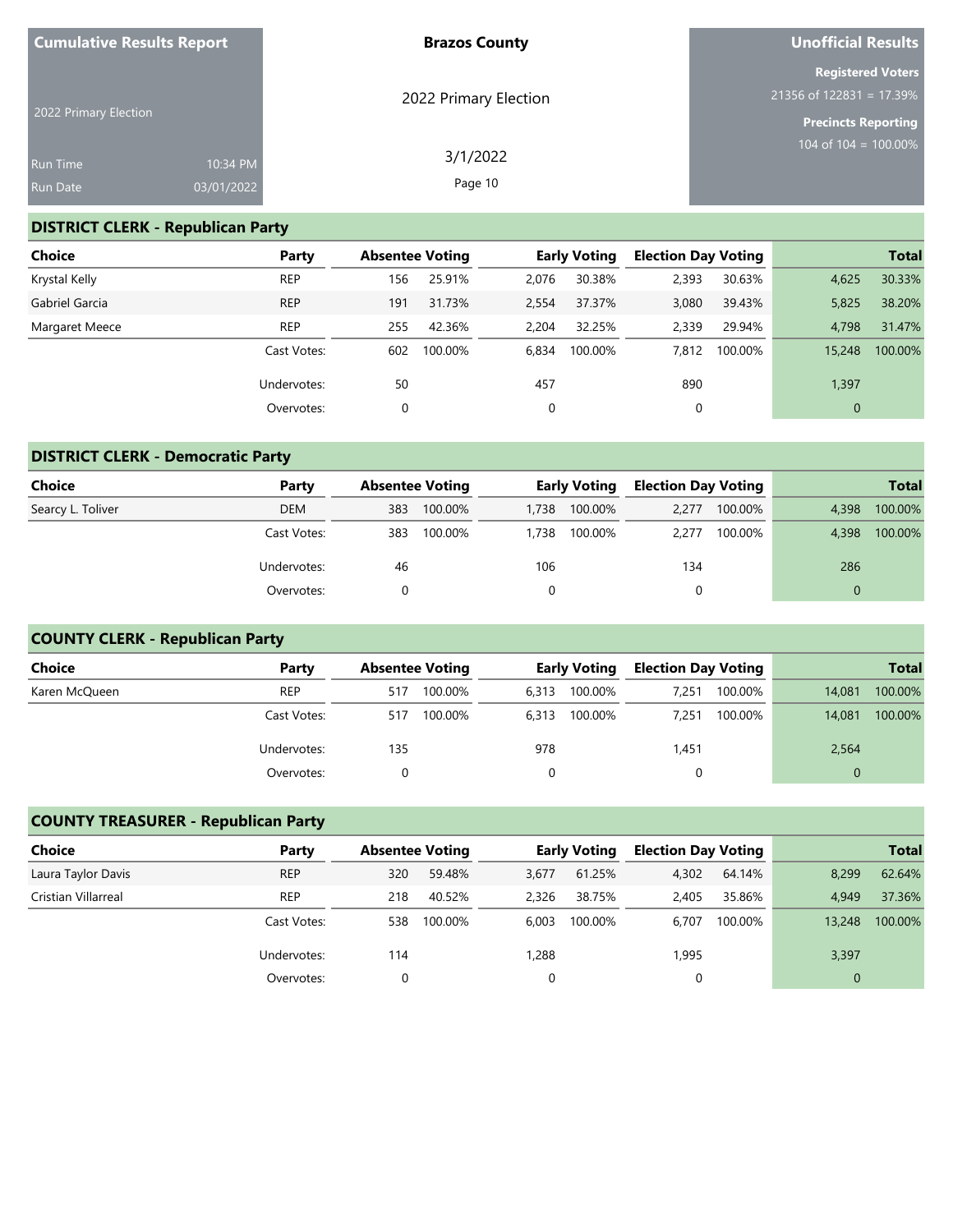| <b>Cumulative Results Report</b> |            | <b>Brazos County</b>  | <b>Unofficial Results</b>                            |
|----------------------------------|------------|-----------------------|------------------------------------------------------|
|                                  |            | 2022 Primary Election | <b>Registered Voters</b><br>21356 of 122831 = 17.39% |
| 2022 Primary Election            |            |                       | <b>Precincts Reporting</b>                           |
| <b>Run Time</b>                  | 10:34 PM   | 3/1/2022              | 104 of $104 = 100.00\%$                              |
| <b>Run Date</b>                  | 03/01/2022 | Page 11               |                                                      |

# **COUNTY COMMISSIONER, PRECINCT 2 - Republican Party**

| Choice            | Party       |     | <b>Absentee Voting</b> |       | <b>Early Voting</b> | <b>Election Day Voting</b> |         |             | <b>Total</b> |
|-------------------|-------------|-----|------------------------|-------|---------------------|----------------------------|---------|-------------|--------------|
| Ronnie Vitulli Sr | <b>REP</b>  | 17  | 7.17%                  | 280   | 10.52%              | 333                        | 11.08%  | 630         | 10.67%       |
| Russ Ford         | <b>REP</b>  | 111 | 46.84%                 | 920   | 34.56%              | 947                        | 31.50%  | 1,978       | 33.50%       |
| Chuck Konderla    | <b>REP</b>  | 93  | 39.24%                 | 1,155 | 43.39%              | 1,339                      | 44.54%  | 2,587       | 43.81%       |
| Silas Garrett Jr  | <b>REP</b>  | 16  | 6.75%                  | 307   | 11.53%              | 387                        | 12.87%  | 710         | 12.02%       |
|                   | Cast Votes: | 237 | 100.00%                | 2,662 | 100.00%             | 3,006                      | 100.00% | 5.905       | 100.00%      |
|                   | Undervotes: | 23  |                        | 143   |                     | 268                        |         | 434         |              |
|                   | Overvotes:  | 0   |                        | 0     |                     | 0                          |         | $\mathbf 0$ |              |

# **COUNTY COMMISSIONER, PRECINCT 4 - Republican Party**

| Choice             | Party       |    | <b>Early Voting</b><br><b>Absentee Voting</b> |     |         | <b>Election Day Voting</b> |         | <b>Total</b> |         |
|--------------------|-------------|----|-----------------------------------------------|-----|---------|----------------------------|---------|--------------|---------|
| Timothy Delasandro | <b>REP</b>  | 43 | 100.00%                                       | 532 | 100.00% | 622                        | 100.00% | 1.197        | 100.00% |
|                    | Cast Votes: | 43 | 100.00%                                       | 532 | 100.00% | 622                        | 100.00% | 1.197        | 100.00% |
|                    | Undervotes: | b  |                                               | 92  |         | 122                        |         | 220          |         |
|                    | Overvotes:  |    |                                               |     |         |                            |         |              |         |

# **COUNTY COMMISSIONER, PRECINCT 4 - Democratic Party**

| <b>Choice</b>         | Party       |     | <b>Absentee Voting</b> |     | <b>Early Voting</b> | <b>Election Day Voting</b> |         |          | <b>Total</b> |
|-----------------------|-------------|-----|------------------------|-----|---------------------|----------------------------|---------|----------|--------------|
| Prentiss E Madison Sr | DEM         | 54  | 46.55%                 | 196 | 30.15%              | 198                        | 28.70%  | 448      | 30.77%       |
| Wanda J Watson        | <b>DEM</b>  | 28  | 24.14%                 | 186 | 28.62%              | 211                        | 30.58%  | 425      | 29.19%       |
| Ann Boney             | <b>DEM</b>  | 17  | 14.66%                 | 149 | 22.92%              | 115                        | 16.67%  | 281      | 19.30%       |
| Roy Flores            | <b>DEM</b>  | 17  | 14.66%                 | 119 | 18.31%              | 166                        | 24.06%  | 302      | 20.74%       |
|                       | Cast Votes: | 116 | 100.00%                | 650 | 100.00%             | 690                        | 100.00% | 1,456    | 100.00%      |
|                       | Undervotes: | 2   |                        | 13  |                     | 23                         |         | 38       |              |
|                       | Overvotes:  | 0   |                        | 0   |                     | 0                          |         | $\theta$ |              |

# **JUSTICE OF THE PEACE, PRECINCT 1 - Republican Party**

| <b>Choice</b>    | Party       |     | <b>Absentee Voting</b> |       | <b>Early Voting</b> | <b>Election Day Voting</b> |         |       | <b>Total</b> |
|------------------|-------------|-----|------------------------|-------|---------------------|----------------------------|---------|-------|--------------|
| Kenny E. Elliott | <b>REP</b>  | 109 | 100.00%                | 1.758 | 100.00%             | 2,215                      | 100.00% | 4,082 | 100.00%      |
|                  | Cast Votes: | 109 | 100.00%                | 1.758 | 100.00%             | 2,215                      | 100.00% | 4,082 | 100.00%      |
|                  | Undervotes: | 28  |                        | 311   |                     | 448                        |         | 787   |              |
|                  | Overvotes:  |     |                        |       |                     |                            |         |       |              |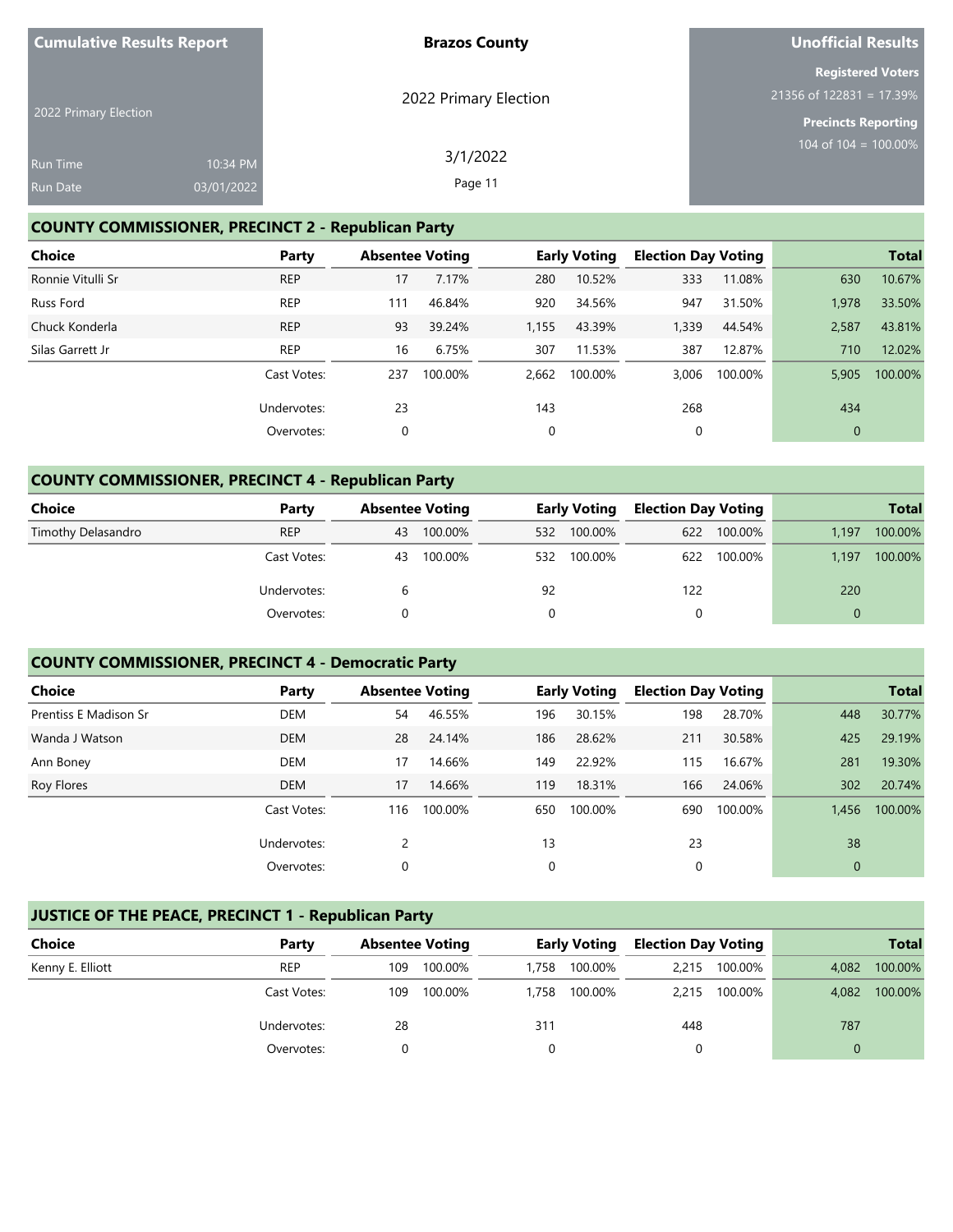| <b>Cumulative Results Report</b> |            | <b>Brazos County</b>  | Unofficial Results                                   |
|----------------------------------|------------|-----------------------|------------------------------------------------------|
|                                  |            | 2022 Primary Election | <b>Registered Voters</b><br>21356 of 122831 = 17.39% |
| 2022 Primary Election            |            |                       | <b>Precincts Reporting</b>                           |
| <b>Run Time</b>                  | 10:34 PM   | 3/1/2022              | 104 of 104 = $100.00\%$                              |
| <b>Run Date</b>                  | 03/01/2022 | Page 12               |                                                      |

## **JUSTICE OF THE PEACE, PRECINCT 2 - Republican Party**

| Choice        | Party       | <b>Absentee Voting</b> |         | Early Voting |               | <b>Election Day Voting</b> |         |          | <b>Total</b> |
|---------------|-------------|------------------------|---------|--------------|---------------|----------------------------|---------|----------|--------------|
| Terrence Nunn | <b>REP</b>  | 199                    | 100.00% |              | 2,419 100.00% | 2.756                      | 100.00% | 5,374    | 100.00%      |
|               | Cast Votes: | 199                    | 100.00% |              | 2,419 100.00% | 2.756                      | 100.00% | 5.374    | 100.00%      |
|               | Undervotes: | 61                     |         | 386          |               | 518                        |         | 965      |              |
|               | Overvotes:  |                        |         |              |               | 0                          |         | $\Omega$ |              |

## **JUSTICE OF THE PEACE, PRECINCT 3 - Republican Party**

| Choice           | Party       |     | <b>Absentee Voting</b> |       | <b>Early Voting</b> | <b>Election Day Voting</b> |         |          | <b>Total</b> |
|------------------|-------------|-----|------------------------|-------|---------------------|----------------------------|---------|----------|--------------|
| <b>Rick Hill</b> | <b>REP</b>  | 162 | 100.00%                | 1.551 | 100.00%             | 1,635                      | 100.00% | 3,348    | 100.00%      |
|                  | Cast Votes: | 162 | 100.00%                | 1.551 | 100.00%             | 1.635                      | 100.00% | 3,348    | 100.00%      |
|                  | Undervotes: | 44  |                        | 242   |                     | 386                        |         | 672      |              |
|                  | Overvotes:  |     |                        |       |                     |                            |         | $\Omega$ |              |

## **JUSTICE OF THE PEACE, PRECINCT 4 - Republican Party**

| <b>Choice</b> | Party       |    | <b>Absentee Voting</b> |     | <b>Early Voting</b> | <b>Election Day Voting</b> |         |          | <b>Total</b> |
|---------------|-------------|----|------------------------|-----|---------------------|----------------------------|---------|----------|--------------|
| Justin Lopez  | <b>REP</b>  | 41 | 100.00%                | 544 | 100.00%             | 623                        | 100.00% | 1,208    | 100.00%      |
|               | Cast Votes: | 41 | 100.00%                | 544 | 100.00%             | 623                        | 100.00% | 1,208    | 100.00%      |
|               | Undervotes: |    |                        | 80  |                     | 121                        |         | 209      |              |
|               | Overvotes:  |    |                        |     |                     | 0                          |         | $\Omega$ |              |

## **JUSTICE OF THE PEACE, PRECINCT 4 - Democratic Party**

| <b>Choice</b>          | Party       | <b>Absentee Voting</b> |         |     | <b>Early Voting</b> | <b>Election Day Voting</b> |         |          | <b>Total</b> |
|------------------------|-------------|------------------------|---------|-----|---------------------|----------------------------|---------|----------|--------------|
| Darrell Booker         | DEM         | 48                     | 40.68%  | 285 | 44.53%              | 268                        | 39.01%  | 601      | 41.59%       |
| Celina Vasquez         | <b>DEM</b>  | 61                     | 51.69%  | 276 | 43.13%              | 322                        | 46.87%  | 659      | 45.61%       |
| Loretta Montoya Garcia | DEM         | 9                      | 7.63%   | 79  | 12.34%              | 97                         | 14.12%  | 185      | 12.80%       |
|                        | Cast Votes: | 118                    | 100.00% | 640 | 100.00%             | 687                        | 100.00% | 1.445    | 100.00%      |
|                        | Undervotes: |                        |         | 23  |                     | 26                         |         | 49       |              |
|                        | Overvotes:  |                        |         | 0   |                     |                            |         | $\Omega$ |              |

## **CONSTABLE, PRECINCT 1 - Republican Party**

| <b>Choice</b>  | Party       |     | <b>Absentee Voting</b> |       | <b>Early Voting</b> | <b>Election Day Voting</b> |         |       | <b>Total</b> |
|----------------|-------------|-----|------------------------|-------|---------------------|----------------------------|---------|-------|--------------|
| Jeff W. Reeves | <b>REP</b>  | 105 | 100.00%                | 1.756 | 100.00%             | 2.204                      | 100.00% | 4.065 | 100.00%      |
|                | Cast Votes: | 105 | 100.00%                | 1.756 | 100.00%             | 2.204                      | 100.00% | 4.065 | 100.00%      |
|                | Undervotes: | 32  |                        | 313   |                     | 459                        |         | 804   |              |
|                | Overvotes:  |     |                        |       |                     |                            |         |       |              |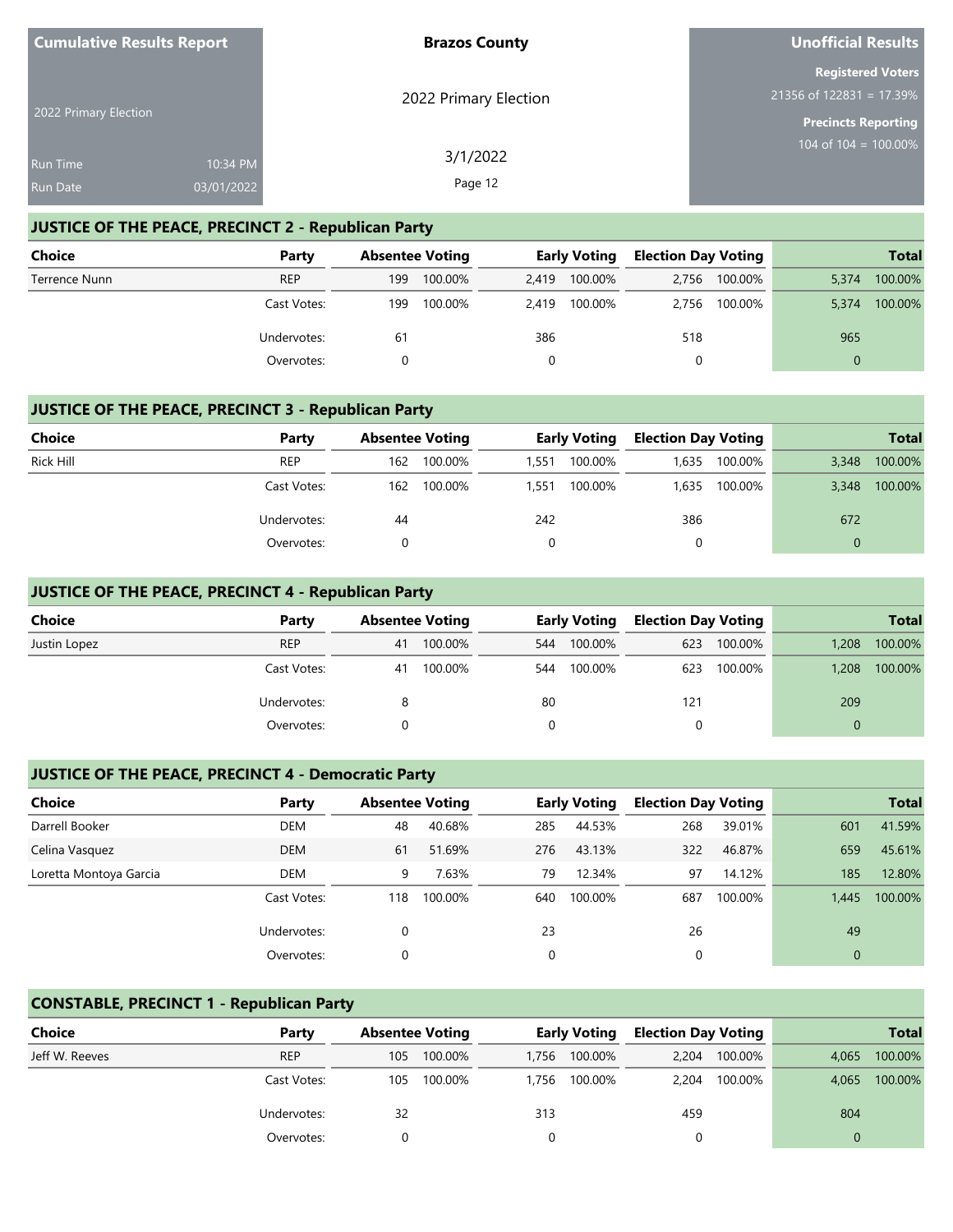| <b>Cumulative Results Report</b>   |                        | <b>Brazos County</b>  | Unofficial Results                                                                   |
|------------------------------------|------------------------|-----------------------|--------------------------------------------------------------------------------------|
| 2022 Primary Election              |                        | 2022 Primary Election | <b>Registered Voters</b><br>$21356$ of 122831 = 17.39%<br><b>Precincts Reporting</b> |
| <b>Run Time</b><br><b>Run Date</b> | 10:34 PM<br>03/01/2022 | 3/1/2022<br>Page 13   | $104$ of $104 = 100.00\%$                                                            |

# **CONSTABLE, PRECINCT 2 - Republican Party**

| <b>Choice</b>    | Party       |     | <b>Absentee Voting</b> |       | <b>Early Voting</b> |       | <b>Election Day Voting</b> |          | <b>Total</b> |
|------------------|-------------|-----|------------------------|-------|---------------------|-------|----------------------------|----------|--------------|
| Donald Joe Lampo | <b>REP</b>  | 207 | 100.00%                | 2.428 | 100.00%             | 2.769 | 100.00%                    | 5.404    | 100.00%      |
|                  | Cast Votes: | 207 | 100.00%                | 2.428 | 100.00%             | 2.769 | 100.00%                    | 5.404    | 100.00%      |
|                  | Undervotes: | 53  |                        | 377   |                     | 505   |                            | 935      |              |
|                  | Overvotes:  |     |                        |       |                     |       |                            | $\Omega$ |              |

## **CONSTABLE, PRECINCT 3 - Republican Party**

| <b>Choice</b> | Party       |     | <b>Absentee Voting</b> |       | <b>Early Voting</b> | <b>Election Day Voting</b> |         |       | <b>Total</b> |
|---------------|-------------|-----|------------------------|-------|---------------------|----------------------------|---------|-------|--------------|
| J.P. Ingram   | <b>REP</b>  | 160 | 100.00%                | 1,506 | 100.00%             | 1,603                      | 100.00% | 3,269 | 100.00%      |
|               | Cast Votes: | 160 | 100.00%                | 1,506 | 100.00%             | 1,603                      | 100.00% | 3.269 | 100.00%      |
|               | Undervotes: | 46  |                        | 287   |                     | 418                        |         | 751   |              |
|               | Overvotes:  |     |                        |       |                     |                            |         |       |              |

#### **CONSTABLE, PRECINCT 4 - Democratic Party**

| <b>Choice</b>      | Party       |     | <b>Absentee Voting</b> |     | <b>Early Voting</b> | <b>Election Day Voting</b> |         |       | <b>Total</b> |
|--------------------|-------------|-----|------------------------|-----|---------------------|----------------------------|---------|-------|--------------|
| Hezekiah Carter Jr | DEM         | 100 | 100.00%                | 609 | 100.00%             | 648                        | 100.00% | 1,357 | 100.00%      |
|                    | Cast Votes: | 100 | 100.00%                | 609 | 100.00%             | 648                        | 100.00% | 1,357 | 100.00%      |
|                    | Undervotes: | 18  |                        | 54  |                     | 65                         |         | 137   |              |
|                    | Overvotes:  |     |                        |     |                     |                            |         |       |              |

# **PROPOSITION 1 - Republican Party**

| <b>Choice</b> | Party       |     | <b>Absentee Voting</b> |             | <b>Early Voting</b> | <b>Election Day Voting</b> |         |          | <b>Total</b> |
|---------------|-------------|-----|------------------------|-------------|---------------------|----------------------------|---------|----------|--------------|
| <b>YES</b>    |             | 561 | 89.33%                 | 6,397       | 89.56%              | 7,413                      | 87.16%  | 14,371   | 88.30%       |
| <b>NO</b>     |             | 67  | 10.67%                 | 746         | 10.44%              | 1,092                      | 12.84%  | 1,905    | 11.70%       |
|               | Cast Votes: | 628 | 100.00%                | 7.143       | 100.00%             | 8.505                      | 100.00% | 16,276   | 100.00%      |
|               | Undervotes: | 24  |                        | 148         |                     | 197                        |         | 369      |              |
|               | Overvotes:  |     |                        | $\mathbf 0$ |                     | $\Omega$                   |         | $\Omega$ |              |

#### **PROPOSITION 2 - Republican Party**

| <b>Choice</b> | Party       | <b>Absentee Voting</b> |         |       | <b>Early Voting</b> | <b>Election Day Voting</b> |         |              | <b>Total</b> |
|---------------|-------------|------------------------|---------|-------|---------------------|----------------------------|---------|--------------|--------------|
| <b>YES</b>    |             | 345                    | 56.10%  | 4,451 | 64.31%              | 5,504                      | 66.98%  | 10,300       | 65.38%       |
| <b>NO</b>     |             | 270                    | 43.90%  | 2,470 | 35.69%              | 2.713                      | 33.02%  | 5,453        | 34.62%       |
|               | Cast Votes: | 615                    | 100.00% | 6.921 | 100.00%             | 8,217                      | 100.00% | 15,753       | 100.00%      |
|               | Undervotes: | 36                     |         | 370   |                     | 485                        |         | 891          |              |
|               | Overvotes:  | 0                      |         | 0     |                     | 0                          |         | $\mathbf{0}$ |              |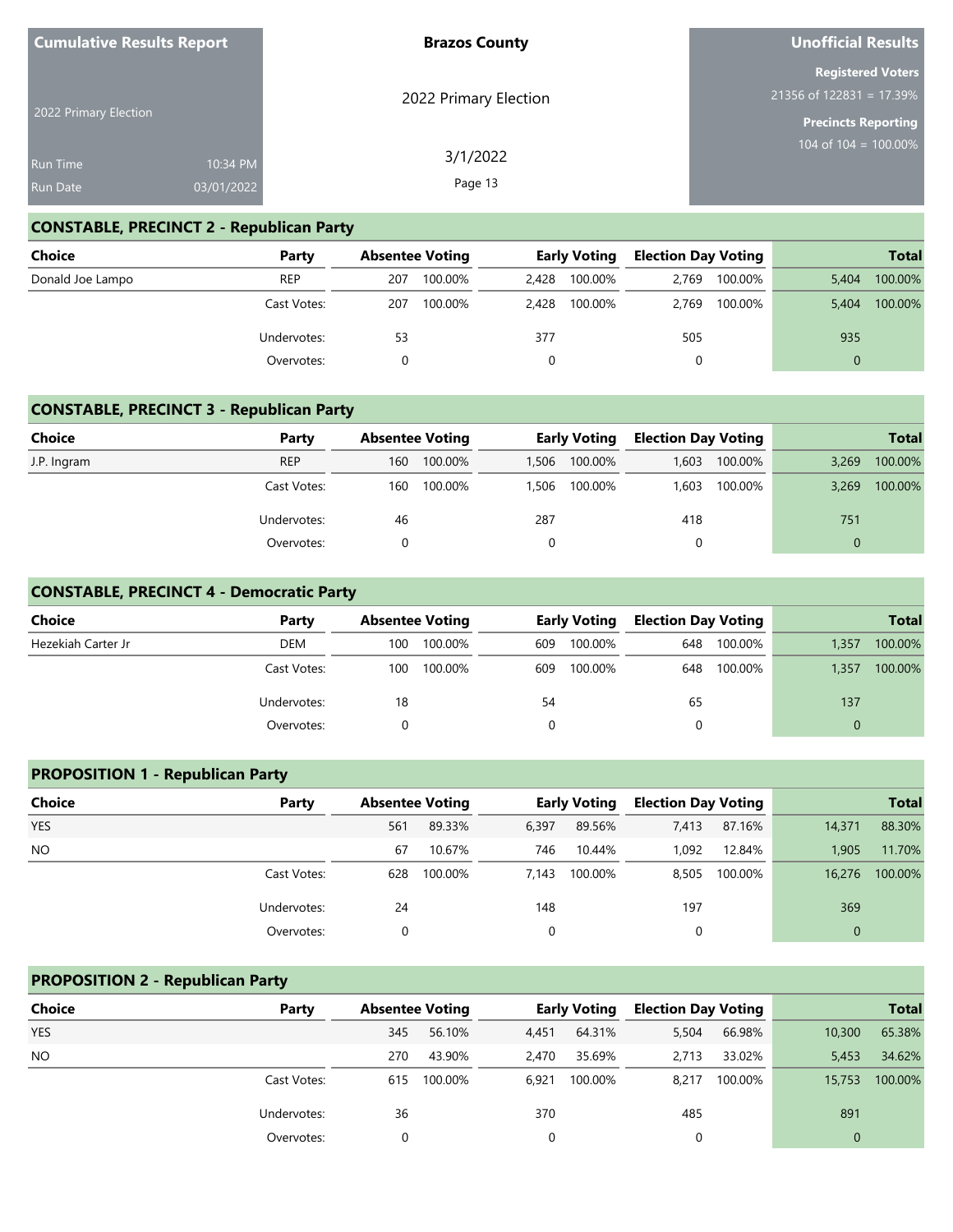| <b>Cumulative Results Report</b>   |                        | <b>Brazos County</b>  | Unofficial Results                                                                   |
|------------------------------------|------------------------|-----------------------|--------------------------------------------------------------------------------------|
| 2022 Primary Election              |                        | 2022 Primary Election | <b>Registered Voters</b><br>$21356$ of 122831 = 17.39%<br><b>Precincts Reporting</b> |
| <b>Run Time</b><br><b>Run Date</b> | 10:34 PM<br>03/01/2022 | 3/1/2022<br>Page 14   | 104 of 104 = $100.00\%$                                                              |

# **PROPOSITION 3 - Republican Party**

| Choice     | Party       |     | <b>Absentee Voting</b> |       | <b>Early Voting</b> | <b>Election Day Voting</b> |         |              | <b>Total</b> |
|------------|-------------|-----|------------------------|-------|---------------------|----------------------------|---------|--------------|--------------|
| <b>YES</b> |             | 513 | 81.04%                 | 6.246 | 87.49%              | 7,516                      | 88.27%  | 14,275       | 87.65%       |
| <b>NO</b>  |             | 120 | 18.96%                 | 893   | 12.51%              | 999                        | 11.73%  | 2.012        | 12.35%       |
|            | Cast Votes: | 633 | 100.00%                | 7.139 | 100.00%             | 8,515                      | 100.00% | 16.287       | 100.00%      |
|            | Undervotes: | 19  |                        | 152   |                     | 187                        |         | 358          |              |
|            | Overvotes:  | 0   |                        |       |                     | 0                          |         | $\mathbf{0}$ |              |

# **PROPOSITION 4 - Republican Party**

| <b>Choice</b> | Party       | <b>Absentee Voting</b> |         |       | <b>Early Voting</b> | <b>Election Day Voting</b> |         |              | <b>Total</b> |
|---------------|-------------|------------------------|---------|-------|---------------------|----------------------------|---------|--------------|--------------|
| YES           |             | 577                    | 90.30%  | 6,380 | 90.00%              | 7,411                      | 87.83%  | 14,368       | 88.88%       |
| <b>NO</b>     |             | 62                     | 9.70%   | 709   | 10.00%              | 1.027                      | 12.17%  | 1.798        | 11.12%       |
|               | Cast Votes: | 639                    | 100.00% | 7.089 | 100.00%             | 8,438                      | 100.00% | 16,166       | 100.00%      |
|               | Undervotes: | 13                     |         | 202   |                     | 264                        |         | 479          |              |
|               | Overvotes:  |                        |         | 0     |                     | 0                          |         | $\mathbf{0}$ |              |

# **PROPOSITION 5 - Republican Party**

| Choice     | Party       | <b>Absentee Voting</b> |         |       | <b>Early Voting</b> | <b>Election Day Voting</b> |         |          | <b>Total</b> |
|------------|-------------|------------------------|---------|-------|---------------------|----------------------------|---------|----------|--------------|
| <b>YES</b> |             | 471                    | 76.34%  | 5,713 | 81.67%              | 6,737                      | 80.69%  | 12,921   | 80.95%       |
| <b>NO</b>  |             | 146                    | 23.66%  | 1,282 | 18.33%              | 1.612                      | 19.31%  | 3.040    | 19.05%       |
|            | Cast Votes: | 617                    | 100.00% | 6,995 | 100.00%             | 8,349                      | 100.00% | 15,961   | 100.00%      |
|            | Undervotes: | 35                     |         | 296   |                     | 353                        |         | 684      |              |
|            | Overvotes:  |                        |         | 0     |                     | 0                          |         | $\Omega$ |              |

# **PROPOSITION 6 - Republican Party**

| <b>Choice</b> | Party       | <b>Absentee Voting</b> |         | <b>Early Voting</b> |         | <b>Election Day Voting</b> |         |          | <b>Total</b> |
|---------------|-------------|------------------------|---------|---------------------|---------|----------------------------|---------|----------|--------------|
| <b>YES</b>    |             | 425                    | 68.66%  | 5,076               | 73.66%  | 5,915                      | 72.67%  | 11,416   | 72.95%       |
| NO.           |             | 194                    | 31.34%  | 1.815               | 26.34%  | 2.225                      | 27.33%  | 4,234    | 27.05%       |
|               | Cast Votes: | 619                    | 100.00% | 6,891               | 100.00% | 8.140                      | 100.00% | 15,650   | 100.00%      |
|               | Undervotes: | 33                     |         | 400                 |         | 562                        |         | 995      |              |
|               | Overvotes:  |                        |         |                     |         |                            |         | $\Omega$ |              |